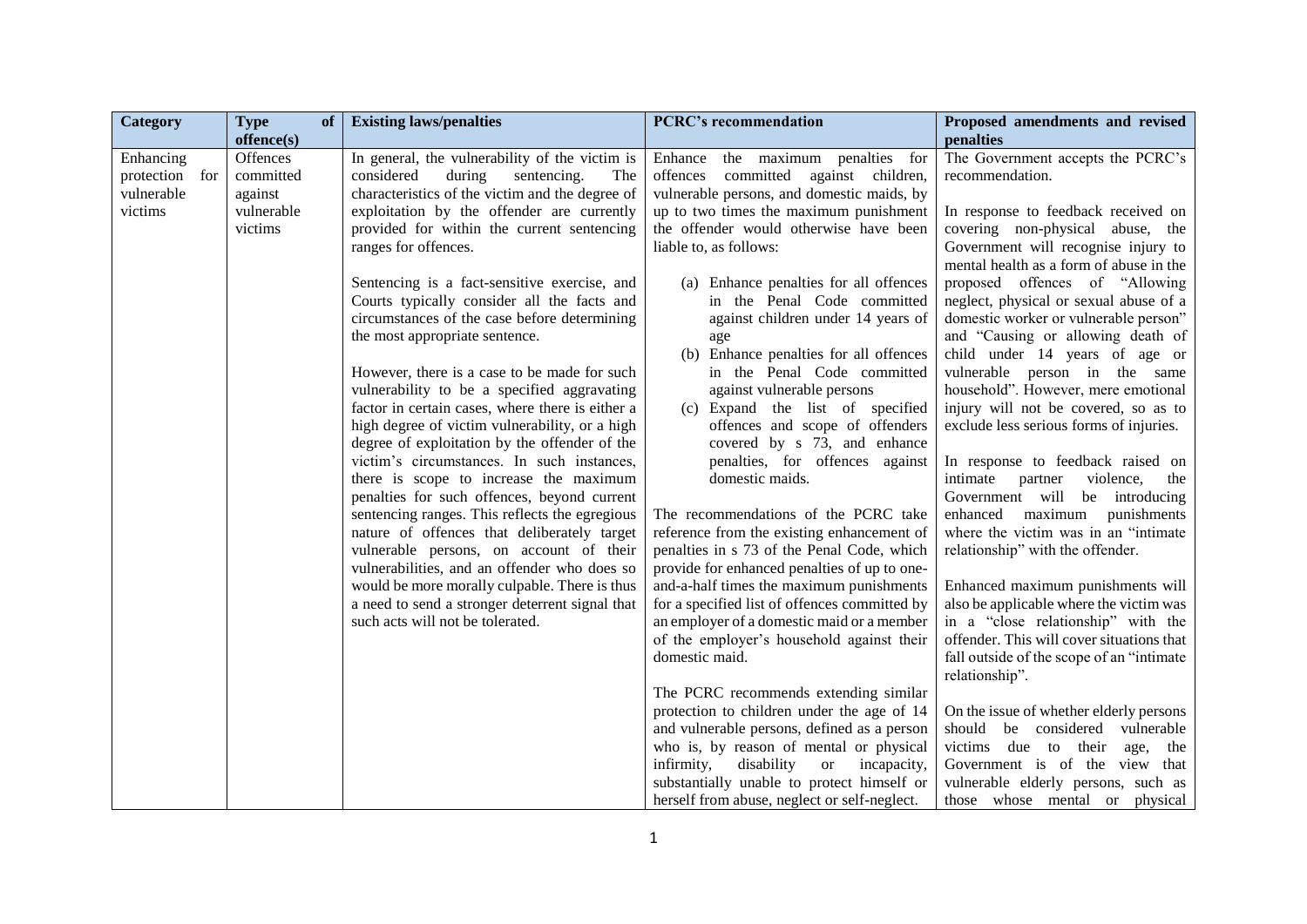|                 |                                                | The PCRC recommends further enhancing          | condition renders them substantially         |
|-----------------|------------------------------------------------|------------------------------------------------|----------------------------------------------|
|                 |                                                | the existing protections for domestic          | unable to protect themselves from            |
|                 |                                                | workers as well.                               | harm, would fall within the definition       |
|                 |                                                |                                                | of "vulnerable persons". Accused             |
|                 |                                                | Beyond the groups highlighted above, the       | persons who commit offences against          |
|                 |                                                | PCRC had considered imposing enhanced          | them may be subject to enhanced              |
|                 |                                                | penalties for offences committed against the   | punishments. If the elderly person is in     |
|                 |                                                | elderly and individuals who may not fall       | a close relationship with the offender       |
|                 |                                                | within the proposed vulnerable groups of       | and is physically abused, the offender       |
|                 |                                                | victims identified in recommendation 47(a)-    | may also be subject to enhanced              |
|                 |                                                | (c), but who were nevertheless vulnerable      | punishments.                                 |
|                 |                                                | and susceptible to crime. The expansion of     |                                              |
|                 |                                                | the scope of such enhanced punishment          |                                              |
|                 |                                                | provisions would have had a stronger           |                                              |
|                 |                                                | signalling effect in deterring crime against   |                                              |
|                 |                                                | vulnerable victims in society. However, the    |                                              |
|                 |                                                | PCRC is of the view that it is at present, not |                                              |
|                 |                                                | necessary to do so. Enhanced punishment        |                                              |
|                 |                                                | should be reserved for the most egregious      |                                              |
|                 |                                                | cases, and victims with lower level of         |                                              |
|                 |                                                | vulnerabilities would still be protected       |                                              |
|                 |                                                | through higher punishments within the          |                                              |
|                 |                                                | current sentencing ranges for offences.        |                                              |
| Offences        | There are no specific offences involving child | The current law was not designed for, and is   | The Government accepts the PCRC's            |
| relating<br>to  | pornography, and a current patchwork of laws   | inadequate to address the serious problems     | recommendation to introduce new              |
| "child<br>abuse | exist to address offences involving            | that the rise of the Internet has created for  | offences relating to child abuse             |
| material"       | pornography.                                   | offences such as child pornography.            | material. The Government will take           |
|                 |                                                |                                                | into account feedback relating to            |
|                 | Generally, the definition of pornography is    | The PCRC recommends introducing new            | fictional child abuse material. <sup>1</sup> |
|                 | covered under $s2(1)$ of the Films Act.        | offences relating to "child abuse material".   |                                              |
|                 | Importantly, there is no distinction drawn     | These offences will address the rapid          | Material will be considered "child           |
|                 | between child pornography and other types of   | development of several other technologies      | abuse material" only where the child         |
|                 | obscene films, and similar penalties are       | which has allowed for fast, widespread, and    | that<br>depicted in<br>material<br>is        |
|                 | provided for these offences. The Films Act     | anonymous distribution of such exploitative    | indistinguishable from a real child          |
|                 | contains several offences relating to the      | and abusive material.                          |                                              |

<sup>&</sup>lt;sup>1</sup> While child abuse material was considered to be unequivocally wrong by members of the public and all stakeholders consulted, some felt that fictional material (eg cartoons or comics) should not be criminalised given that no actual harm was inflicted on a real child in the production of such material.

 $\overline{a}$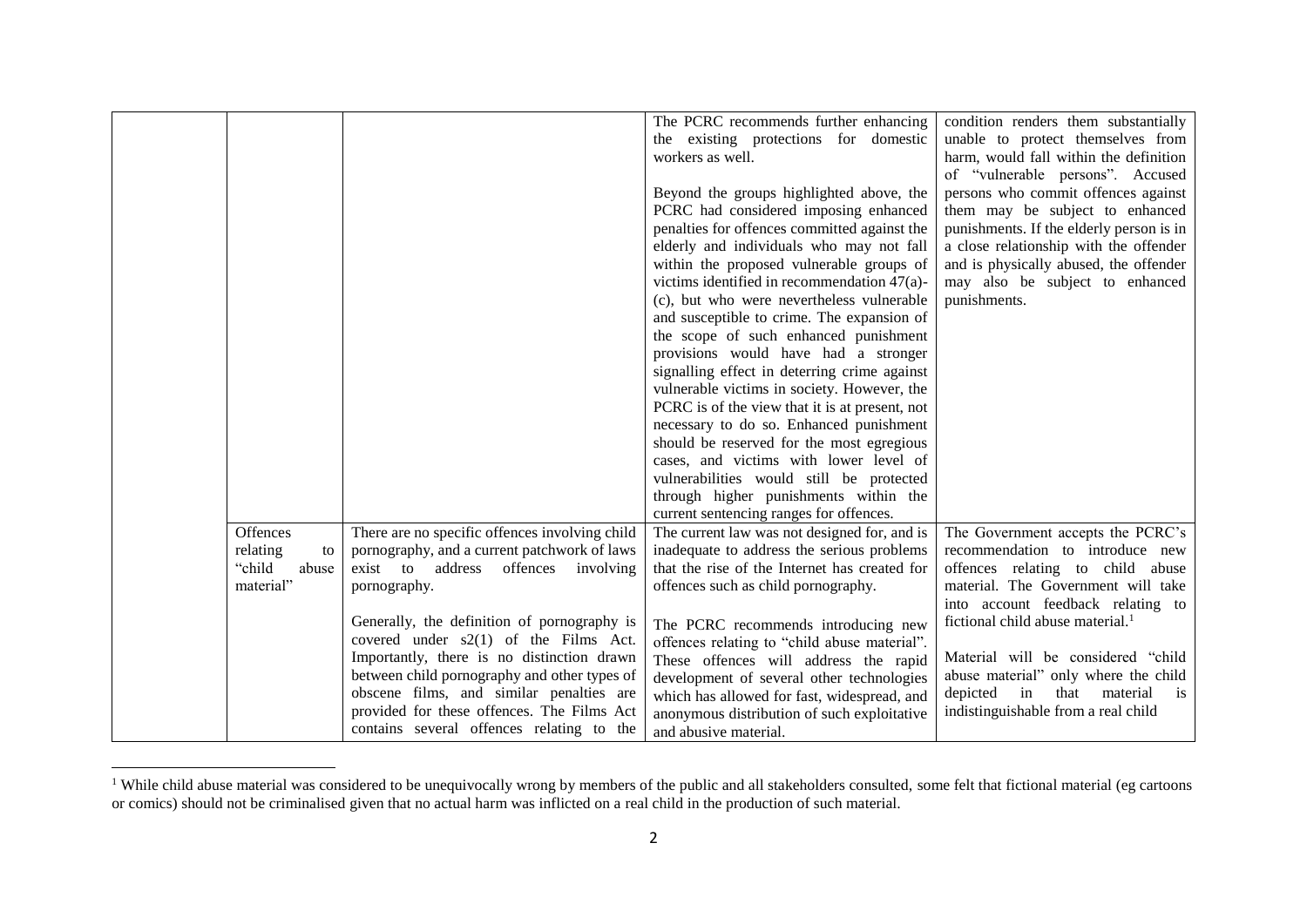|                 | making,<br>importation,<br>possession,<br>and    |                                               | material<br>depicting<br>Otherwise,       |
|-----------------|--------------------------------------------------|-----------------------------------------------|-------------------------------------------|
|                 | distribution (among other things) of "obscene    | There should be sufficient offences to deal   | imaginary or fictional children will be   |
|                 | films".                                          | with the entire ecosystem of offences         | excluded from the definition of "child    |
|                 |                                                  | perpetrated in the production, distribution,  | abuse material". The distribution and     |
|                 | Section 292 of the Penal Code contains several   | and consumption of such material, taking      | sale of fictional child abuse material    |
|                 | offences relating to the sale, distribution,     | into account the rapid development of         | will continue to be criminalised as       |
|                 | importation, and advertisement (among other      | technology and the Internet.                  | "obscene material" in the Penal Code      |
|                 | things) of any "obscene object". These           |                                               | and will be subject to enhanced           |
|                 | offences are punishable with imprisonment        | The PCRC has taken reference from the         | penalties.                                |
|                 | which may extend to three months, or with a      | schema of the Films Act and offences          |                                           |
|                 | fine, or both.                                   | available in the jurisdictions surveyed, and  | In response to the increasing             |
|                 |                                                  | proposes the creation of the following        | availability of child sex-dolls which are |
|                 | Section 11 of the Undesirable Publications       | offences:                                     | visually and anatomically realistic, the  |
|                 | Act contains offences involving "obscene         | (a) Using or involving a child in the         | Government will also be introducing a     |
|                 | publications". These offences pertain to the     | making of such material.                      | offence<br>that<br>criminalises<br>new    |
|                 | making, reproduction, importation, and sale      | (b) Making of such material.                  | importing,<br>exporting,<br>conveying,    |
|                 | (among other things) of obscene publications.    | Distribution,<br>(c)<br>selling,              | selling, letting to hire, distributing,   |
|                 | The offences are punishable, on conviction, to   | transmitting, etc., and possession of         | putting into circulation, making,         |
|                 | a fine not exceeding \$10,000 or to              | such material for these                       | producing or possessing a child sex-      |
|                 | imprisonment for a term not exceeding two        | purposes.                                     | doll.                                     |
|                 | years or to both.                                | (d) Advertising or the seeking of             |                                           |
|                 |                                                  | such material.                                |                                           |
|                 |                                                  | (e) Accessing<br>and possession               |                                           |
|                 |                                                  | simpliciter.                                  |                                           |
|                 |                                                  |                                               |                                           |
|                 |                                                  | PCRC has recommended<br>The<br>the            |                                           |
|                 |                                                  | application of specific defences for these    |                                           |
|                 |                                                  | offences as well.                             |                                           |
| Exploitative    | Apart from commercial sexual exploitation of     | The PCRC recommends that a new offence        | The Government accepts the PCRC's         |
| sexual activity | minors in s376B of the Penal Code, there are     | of "exploitative penetrative sexual activity" | recommendation.                           |
| with minors     | currently no laws relating to penetrative        | should be created, and cover a larger group   |                                           |
|                 | sexual activity with minors arising from         | of minors.                                    | The law will set out that the Court, in   |
|                 | exploitation and manipulation by the offender    |                                               | deciding whether the relationship is      |
|                 | in the Penal Code.                               | The offences should provide for more severe   | exploitative of the minor, will have      |
|                 |                                                  | punishments in cases where penetrative        | regard of the following non-exhaustive    |
|                 | Such exploitation typically arises in the        | sexual activity with minors is obtained       | factors:                                  |
|                 | context of a relationship between the offender   | through exploitation and manipulation by      | (a) the age of the minor,                 |
|                 | and the minor. While the minor may not have      | the offender, in the context of an existing   | (b) the difference between the age        |
|                 | resisted the sexual activity, the quality of her | relationship.                                 | of the accused and the minor,             |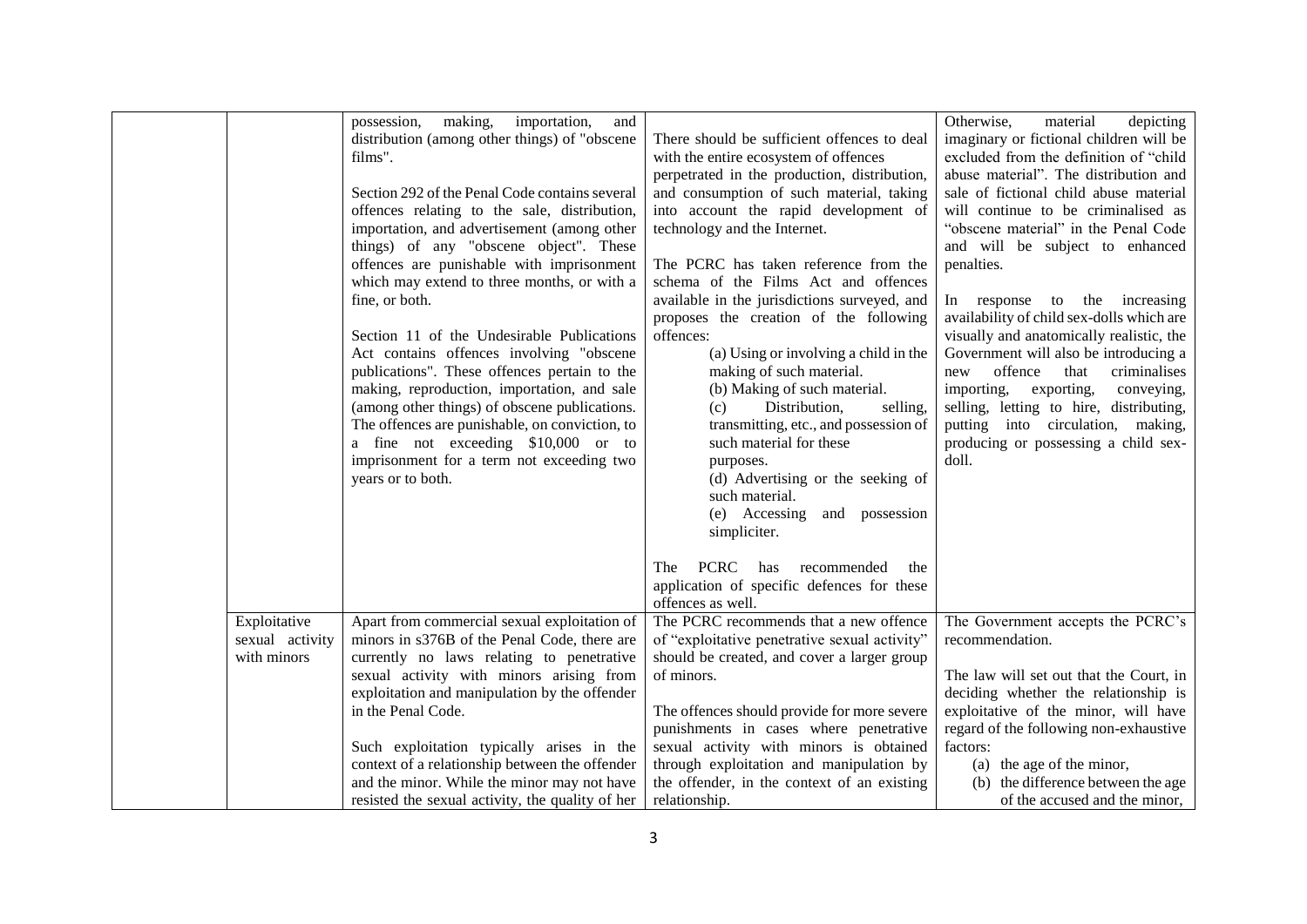| consent may well have been compromised due       | The PCRC is of the view that while a list of     | (c) the nature of the relationship,        |
|--------------------------------------------------|--------------------------------------------------|--------------------------------------------|
| to exploitation or manipulation by the           | specified relationships (similar to the          | and                                        |
| offender.                                        | approach in the United Kingdom and some          | (d) the degree of control or               |
|                                                  | states in Australia) will provide clarity, a     | influence exercised by the                 |
| Whilst this is currently not recognised in       | closed and exhaustive list of such               | accused over the minor.                    |
|                                                  |                                                  |                                            |
| legislation, it is an aggravating factor in case | relationships would not cover the myriad of      |                                            |
| law, and the Courts have enhanced                | relationships that could develop between         | There will also be a list of relationships |
| punishments for offenders<br>in such             | young persons and offenders. It is not the       | which are presumptively exploitative,      |
| circumstances.                                   | form of the relationship, but the quality and    | such as the relationship between:          |
|                                                  | substance of the interactions within the         | (a) parent and child,                      |
|                                                  | relationship which are crucial to proving        | (b) teacher and student,                   |
|                                                  | exploitation. This would mirror the current      | (c) doctor and patient, or                 |
|                                                  | fact-sensitive approach taken by the courts.     | (d) lawyer and client.                     |
|                                                  | Hence, the PCRC recommends that the              | The presumption is not conclusive, but     |
|                                                  | Canadian definition of "exploitative             | rebuttable, and allows for the accused     |
|                                                  | relationship" should be adopted, which           | to adduce evidence that he did not         |
|                                                  | sufficiently sets out the factors for the courts | exploit the minor.                         |
|                                                  | consider to determine whether<br>to              |                                            |
|                                                  | exploitation was present in each case. These     |                                            |
|                                                  | factors are:                                     |                                            |
|                                                  | (a) the age of the minor;                        |                                            |
|                                                  | (b) the age difference between the               |                                            |
|                                                  | offender and the minor;                          |                                            |
|                                                  |                                                  |                                            |
|                                                  | (c) the nature of the relationship;<br>and       |                                            |
|                                                  |                                                  |                                            |
|                                                  | (d) the degree of control or                     |                                            |
|                                                  | influence by the offender over the               |                                            |
|                                                  | minor.                                           |                                            |
|                                                  | To provide clarity to the law, a specified list  |                                            |
|                                                  | of relationships should be included in the       |                                            |
|                                                  | new provision. Where these relationships         |                                            |
|                                                  | exist between the offender and the minor,        |                                            |
|                                                  | this would trigger a rebuttable presumption      |                                            |
|                                                  | of an exploitative relationship. The             |                                            |
|                                                  | presumption can be rebutted if the offender      |                                            |
|                                                  | proves, on a balance of probabilities, that the  |                                            |
|                                                  | relationship was not exploitative. It should     |                                            |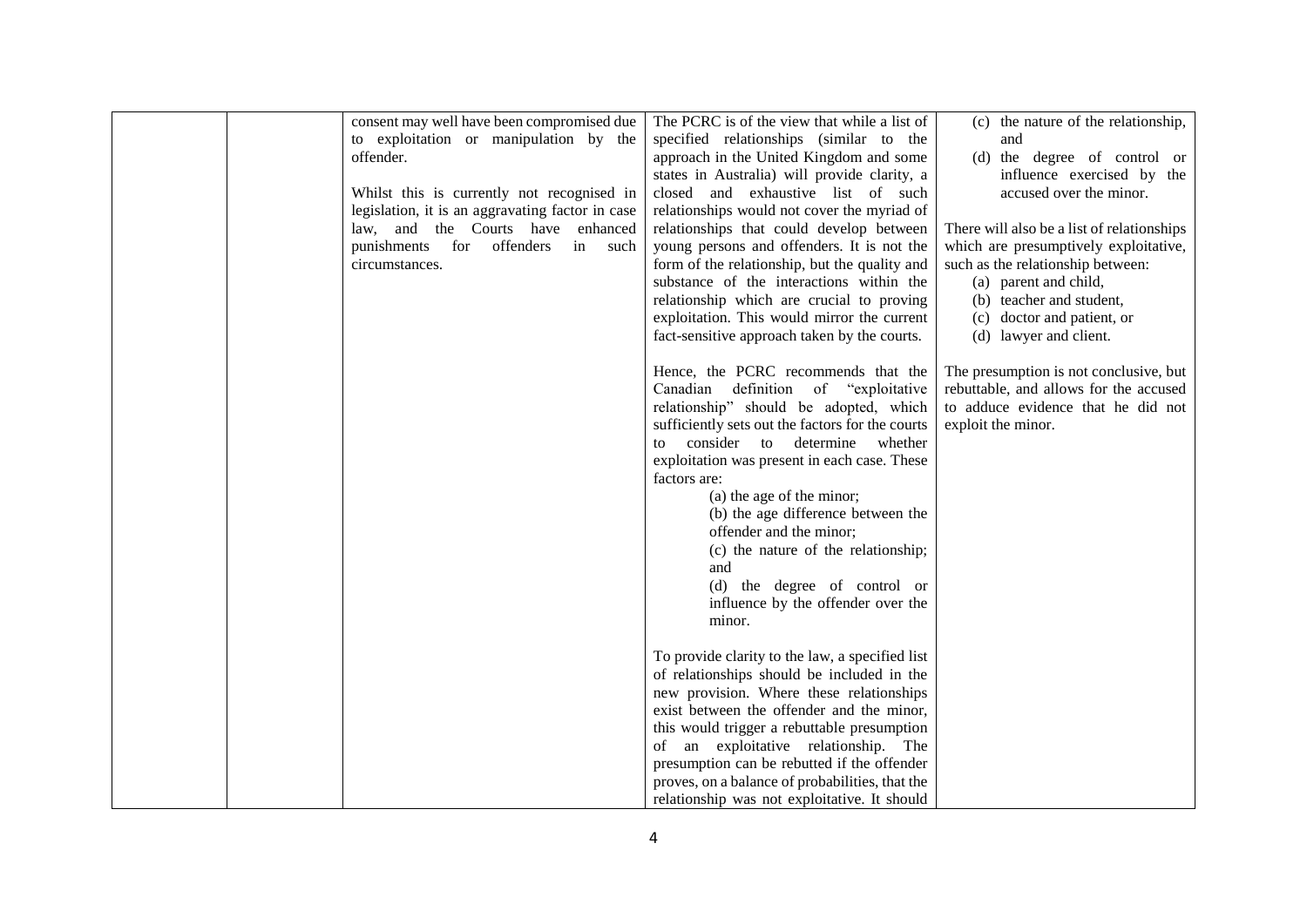|                               |                      |                                                                                                                                                                                                                                                                                                                                                       | be made clear that apart from the listed<br>relationships, the courts continue to have the<br>discretion to assess the circumstances of the<br>relationship between the offender and the<br>minor to determine if exploitation was<br>present.                                                                                                                                                                                                                                                                                                                                                                                                                                                                                                                                                                                                                                                                                                                                                                                                                                                                                                                                                                                                                                                                                                                    |                                                                                                                                                                                                                                                                                                                                                                                                                                           |
|-------------------------------|----------------------|-------------------------------------------------------------------------------------------------------------------------------------------------------------------------------------------------------------------------------------------------------------------------------------------------------------------------------------------------------|-------------------------------------------------------------------------------------------------------------------------------------------------------------------------------------------------------------------------------------------------------------------------------------------------------------------------------------------------------------------------------------------------------------------------------------------------------------------------------------------------------------------------------------------------------------------------------------------------------------------------------------------------------------------------------------------------------------------------------------------------------------------------------------------------------------------------------------------------------------------------------------------------------------------------------------------------------------------------------------------------------------------------------------------------------------------------------------------------------------------------------------------------------------------------------------------------------------------------------------------------------------------------------------------------------------------------------------------------------------------|-------------------------------------------------------------------------------------------------------------------------------------------------------------------------------------------------------------------------------------------------------------------------------------------------------------------------------------------------------------------------------------------------------------------------------------------|
| Updating<br>the<br>Penal Code | Attempted<br>suicide | Attempting to commit suicide is an offence in<br>Singapore under s309 of the Penal<br>Code:<br>Attempt to commit suicide<br>309. Whoever attempts to commit<br>suicide, and does any act towards the<br>commission of such offence, shall be<br>punished with imprisonment for a<br>term which may extend to one year,<br>or with fine, or with both. | While society remains opposed to suicide,<br>there is growing recognition that treatment,<br>not prosecution, is the appropriate response<br>to persons who are so distressed that they<br>attempt to take their own lives. Our current<br>law enforcement practice proceeds on this<br>basis, as can be seen from the extremely low<br>rates of prosecution under s 309, coupled<br>with SPF's referrals of persons who have<br>attempted suicide to a hospital or IMH for<br>assessment. Since the criminal justice<br>system is not suited for the care and<br>treatment of persons who have attempted<br>suicide, repealing s 309 would allow such<br>persons to be more appropriately managed<br>primarily by the healthcare and social<br>assistance systems.<br>Internationally, the majority of countries<br>criminalise only the abetment of suicide, and<br>not the act of attempted suicide. Attempting<br>suicide is not a crime in the United<br>Kingdom, Canada, Australia, New Zealand<br>and most of Europe. According to the World<br>Health Organisation's 2014 World Suicide<br>Report, only 25 of the 192 countries and<br>states surveyed have laws and punishments<br>for attempted suicide. Singapore, along with<br>Malaysia and Bangladesh, is among the<br>minority of states in which attempting<br>suicide is illegal and punishable. | The Government accepts the PCRC's<br>recommendation to repeal s309.<br>The Government agrees that persons<br>who attempt suicide should be<br>provided with help, rather than<br>regarded as criminals.<br>The repeal of the offence of attempted<br>suicide does not mean that the<br>Government has shifted its position on<br>the sanctity of life. Therefore, the<br>abetment of attempted suicide<br>continues to remain an offence. |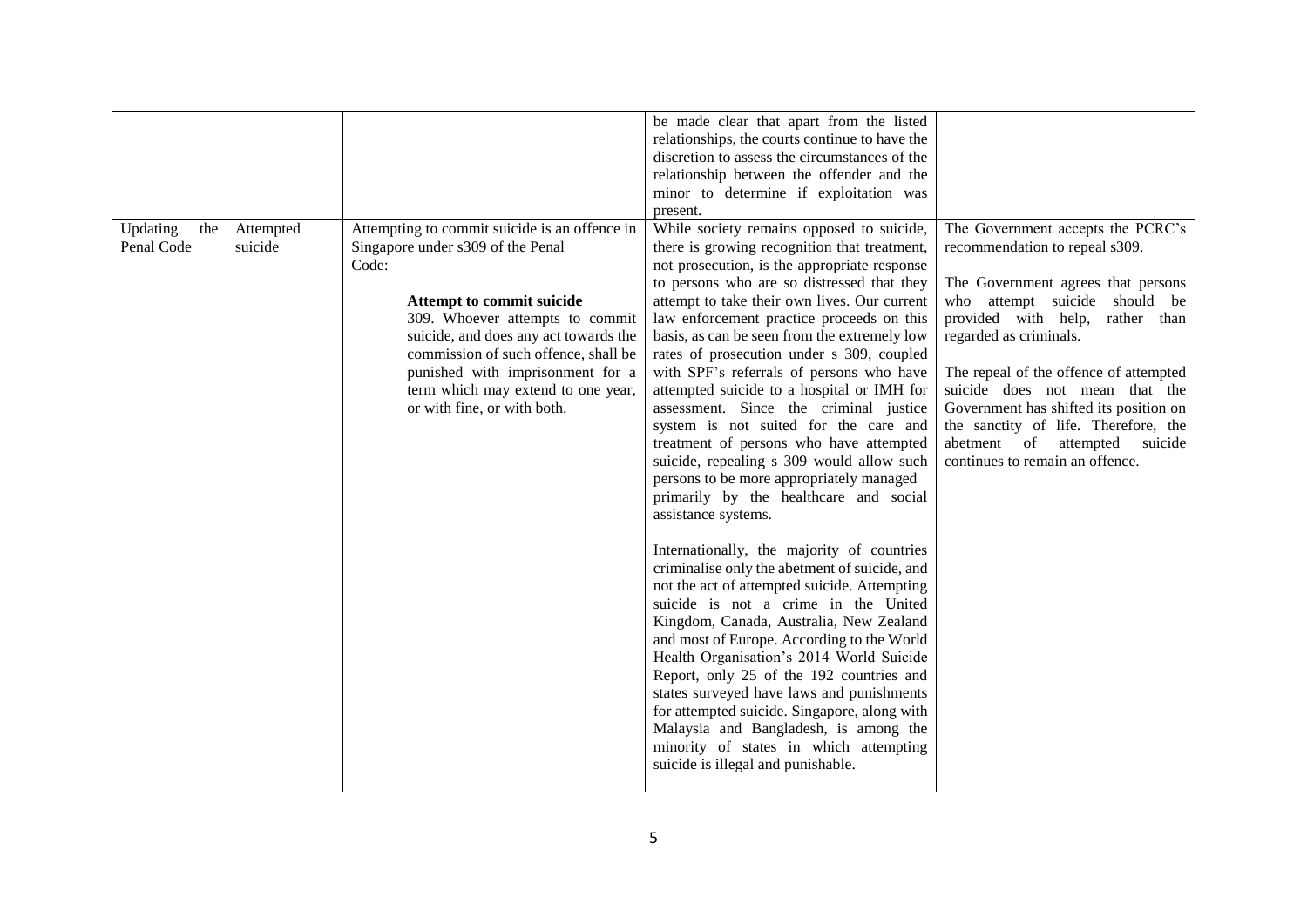|  |  | The criminal justice system is not ideal for                            |  |
|--|--|-------------------------------------------------------------------------|--|
|  |  | managing cases of attempted suicide, as                                 |  |
|  |  | those who attempt suicide are typically                                 |  |
|  |  | distressed individuals who require medical                              |  |
|  |  | help and may not be deterred by punishment.                             |  |
|  |  | There is also a global shift towards the                                |  |
|  |  | decriminalisation of suicide. With this in                              |  |
|  |  | mind, the PCRC recommends that s 309 be                                 |  |
|  |  | repealed, subject to the following policy                               |  |
|  |  | objectives being achieved:                                              |  |
|  |  | (a) Police and SCDF officers must be                                    |  |
|  |  | empowered, in situations where the                                      |  |
|  |  | suicidal person may be a danger to                                      |  |
|  |  | himself or others, to immediately                                       |  |
|  |  | intervene to prevent harm or loss of                                    |  |
|  |  | life;                                                                   |  |
|  |  | (b) Police officers must be empowered                                   |  |
|  |  | to arrest and take persons who have                                     |  |
|  |  | attempted suicide to a medical                                          |  |
|  |  | practitioner for assessment, while                                      |  |
|  |  | medical practitioners and the courts                                    |  |
|  |  | should be able to compel treatment                                      |  |
|  |  | if necessary;                                                           |  |
|  |  | (c) The public should be encouraged to                                  |  |
|  |  | report attempted suicides, although                                     |  |
|  |  | there is no need to impose a                                            |  |
|  |  | mandatory reporting requirement;                                        |  |
|  |  | (d) Police officers must be empowered                                   |  |
|  |  | to seize evidence in cases of                                           |  |
|  |  | attempted suicide where harm is                                         |  |
|  |  | caused, as such evidence would be                                       |  |
|  |  | needed if the person subsequently                                       |  |
|  |  |                                                                         |  |
|  |  | passes away and a Coroner's<br>Inquiry is launched; and                 |  |
|  |  |                                                                         |  |
|  |  | (e) The abetment of attempted suicide<br>must remain a crime. While the |  |
|  |  |                                                                         |  |
|  |  | person who attempted suicide may                                        |  |
|  |  | not be morally culpable, the abettor                                    |  |
|  |  | who voluntarily facilitates in the                                      |  |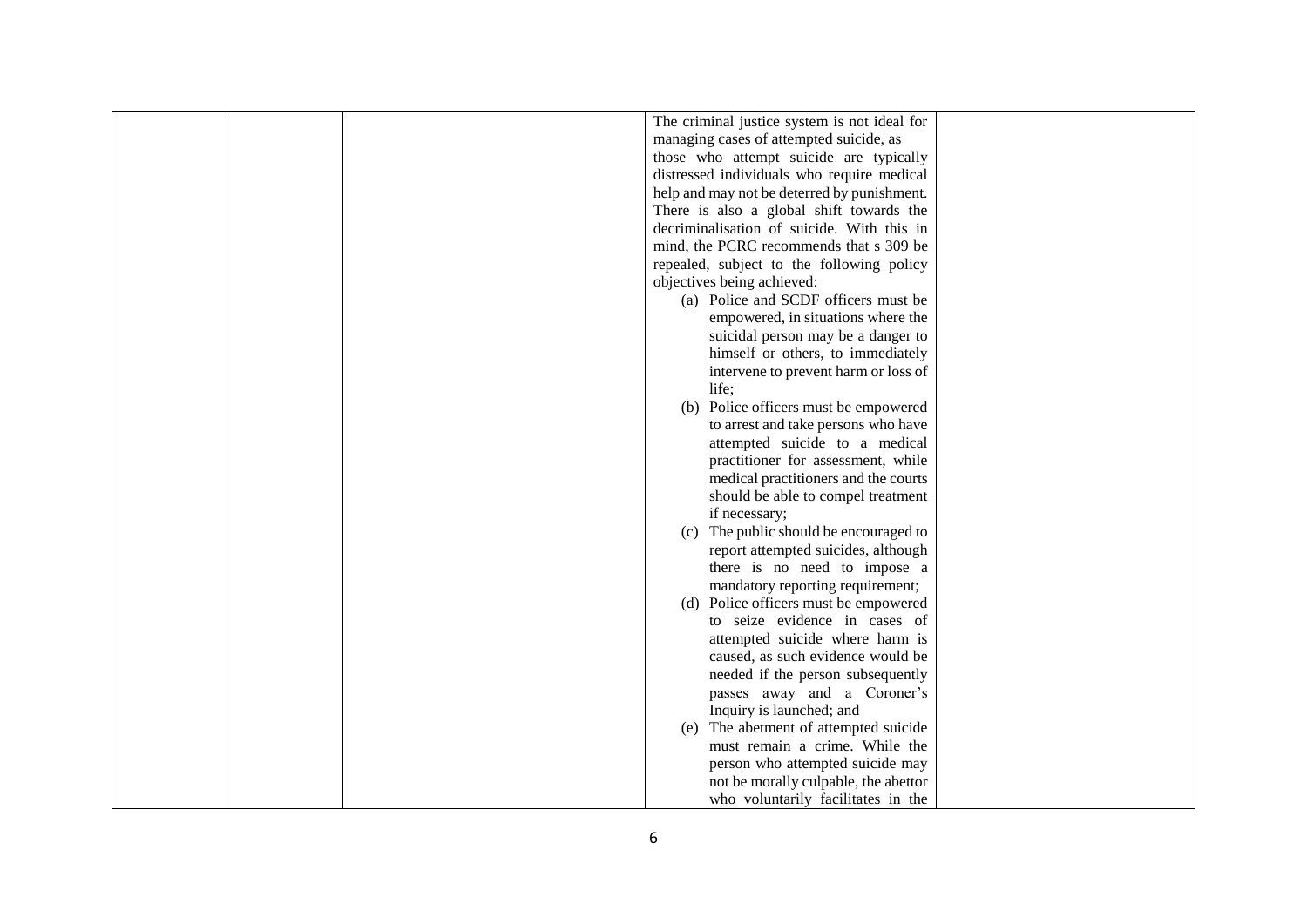|                  |     |                                                                                          | ending of a life should. This is in                                                   |                                          |
|------------------|-----|------------------------------------------------------------------------------------------|---------------------------------------------------------------------------------------|------------------------------------------|
|                  |     |                                                                                          | line with the general policy of penal                                                 |                                          |
|                  |     |                                                                                          | culpability for homicide and the                                                      |                                          |
|                  |     |                                                                                          | causing of death.                                                                     |                                          |
| Repeal           | of  | In 2007, Singapore's Penal Code was                                                      | The majority of the PCRC is of the view that                                          | The Government accepts the PCRC's        |
| Marital          |     | amended to withdraw marital immunity under                                               | marital immunity for rape should be fully                                             | recommendation to repeal $s375(4)$       |
| immunity<br>rape | for | circumstances which signalled a breakdown in<br>the marriage.                            | repealed. Some Committee Members had<br>differing views, primarily to honour the      | which provides for marital immunity.     |
|                  |     |                                                                                          | sanctity and intimacy of a marriage.                                                  | The Government agrees with the           |
|                  |     | The number of marital rape reports thus far                                              | Nevertheless, the PCRC recommends a full,                                             | PCRC that "[a]lthough married            |
|                  |     | remains low. From August 2008 to December                                                | unqualified repeal of marital immunity for                                            | persons have conjugal rights over each   |
|                  |     | 2015, the Police received 23 reports under                                               | rape.                                                                                 | other, such rights should be exercised   |
|                  |     | s375(4) and no reports under s376A(5), made                                              |                                                                                       | reasonably". With regard to the          |
|                  |     | by wives against their husbands. The Police                                              | Repealing marital immunity for rape will                                              | concerns about false allegations, the    |
|                  |     | investigated all reports, and there have been                                            | provide equal access to protection for                                                | Government's position is that all cases  |
|                  |     | no prosecutions under the marital rape                                                   | sexually abused wives. Although married                                               | of rape are subject to the same level of |
|                  |     | provisions to date. However, it should be                                                | persons have conjugal rights over each                                                | evidential rigor, and that there are     |
|                  |     | noted that these statistics describe cases which                                         | other, such rights should be exercised                                                | relevant offences that adequately        |
|                  |     | fall within the exceptions to marital immunity                                           | reasonably.<br>Married<br>women<br>whose                                              | address and deter false reporting.       |
|                  |     | set out in $s375(4)$ , and do not cover instances                                        | husbands no longer exercise reasonable                                                |                                          |
|                  |     | where marital immunity was exercised.                                                    | conjugal behaviour and inflict sexual                                                 |                                          |
|                  |     |                                                                                          | violence/serious harm on them should have                                             |                                          |
|                  |     | The origin of marital immunity is attributed to                                          | the same access to protection as unmarried                                            |                                          |
|                  |     | a pronouncement in 1736 by then UK Chief                                                 | women.                                                                                |                                          |
|                  |     | Justice Matthew Hale that through marriage, a                                            |                                                                                       |                                          |
|                  |     | wife had irrevocably surrendered herself to                                              | Concerns about false accusations of rape by                                           |                                          |
|                  |     | sexual intercourse with her husband.<br>Matrimonial consent to sexual intercourse        | vindictive wives should not be reasons to                                             |                                          |
|                  |     |                                                                                          | maintain marital immunity. The risk of false                                          |                                          |
|                  |     | given by the wife was taken to be irrevocable<br>while the contract of marriage existed. | accusations of rape is equally present where<br>the complainant and defendant are not |                                          |
|                  |     |                                                                                          | married. Existing safeguards in the form of                                           |                                          |
|                  |     |                                                                                          | evidentiary requirements, prosecutorial                                               |                                          |
|                  |     |                                                                                          | discretion and judicial scrutiny are in place                                         |                                          |
|                  |     |                                                                                          | to prevent the miscarriage of justice for all                                         |                                          |
|                  |     |                                                                                          | other types of rape accusations.                                                      |                                          |
|                  |     |                                                                                          |                                                                                       |                                          |
|                  |     |                                                                                          | Finally, the repeal of marital immunity for                                           |                                          |
|                  |     |                                                                                          | rape will also ensure consistency with other                                          |                                          |
|                  |     |                                                                                          | sexual offences. For example, there is                                                |                                          |
|                  |     |                                                                                          |                                                                                       |                                          |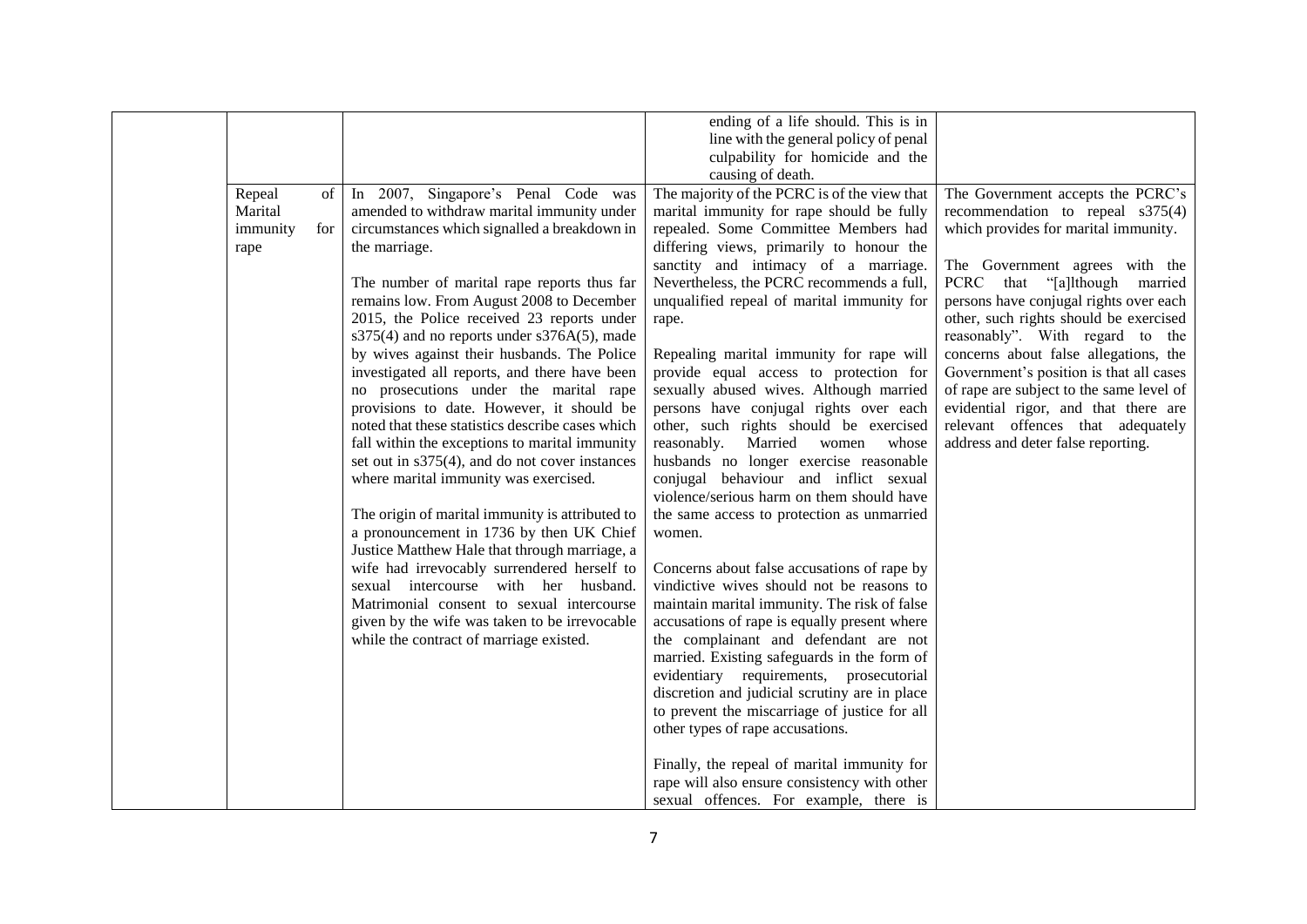|      |                                                                                                                                                                                                                                                                                                                                                                                                                                                                                                                                                                                                                                                        | currently no marital immunity for the<br>offence of sexual assault by penetration (s<br>376 of the Penal Code). In fact, this<br>provision carries the same punishments as<br>rape, and it is already possible for vindictive<br>wives to make false accusations of sexual<br>assault. The fact that there is no known<br>history of such accusations suggests that the<br>link between a repeal of marital immunity<br>for rape and increase in false accusations is<br>tenuous at best.                                                                                                                                                                                                                                                                                                                                                                                                                                                                                                                                                                                                                                                                                         |                                                                                                                                                                                             |
|------|--------------------------------------------------------------------------------------------------------------------------------------------------------------------------------------------------------------------------------------------------------------------------------------------------------------------------------------------------------------------------------------------------------------------------------------------------------------------------------------------------------------------------------------------------------------------------------------------------------------------------------------------------------|-----------------------------------------------------------------------------------------------------------------------------------------------------------------------------------------------------------------------------------------------------------------------------------------------------------------------------------------------------------------------------------------------------------------------------------------------------------------------------------------------------------------------------------------------------------------------------------------------------------------------------------------------------------------------------------------------------------------------------------------------------------------------------------------------------------------------------------------------------------------------------------------------------------------------------------------------------------------------------------------------------------------------------------------------------------------------------------------------------------------------------------------------------------------------------------|---------------------------------------------------------------------------------------------------------------------------------------------------------------------------------------------|
| Rape | Currently, rape is defined in s375 as the<br>penetration of a woman's vagina with a man's<br>penis without her consent, or regardless of her<br>consent when she is below 14 years of age.<br>This means that only women can be victims of<br>rape. Other forms of penetrative sexual<br>activity are covered in s376 (Sexual assault by<br>penetration). Both s375 and s376 provide for<br>similar maximum prescribed punishments.<br>Therefore, a person who is convicted of an<br>offence under s375 or s376 shall be punished<br>with imprisonment for a term which may<br>extend to 20 years, and shall also be liable to<br>a fine or to caning. | The PCRC recommends that the definition<br>of rape be expanded to include penile<br>penetration of the anus (in addition to penile<br>penetration of the vagina). The expansion of<br>the definition of rape provides an<br>appropriate label for forced penile-anal<br>penetration, which, like penile penetration of<br>the vagina, carries with it the dangers of<br>forced transmission of sexually<br>transmitted diseases.<br>The extension of the definition of rape<br>would mean that in Singapore, a man can be<br>prosecuted for rape if he engaged in non-<br>consensual anal sex with another man or<br>woman. This is consistent with the practice<br>in jurisdictions that have expanded the scope<br>of rape. These jurisdictions have found no<br>reasons why male and female victims of<br>penile assault should be treated differently.<br>The PCRC notes that the Singapore High<br>Court has found that forced penile-oral<br>penetration would probably be "more<br>than<br>forced<br>penile-anal<br>disgusting"<br>penetration, because it involves the victim's<br>mouth. Semen is also ejaculated into the<br>front end of the alimentary system. Forced | The Government accepts the PCRC's<br>recommendation.<br>It also accepts the public feedback to<br>expand the definition of rape to include<br>non-consensual<br>penile-oral<br>penetration. |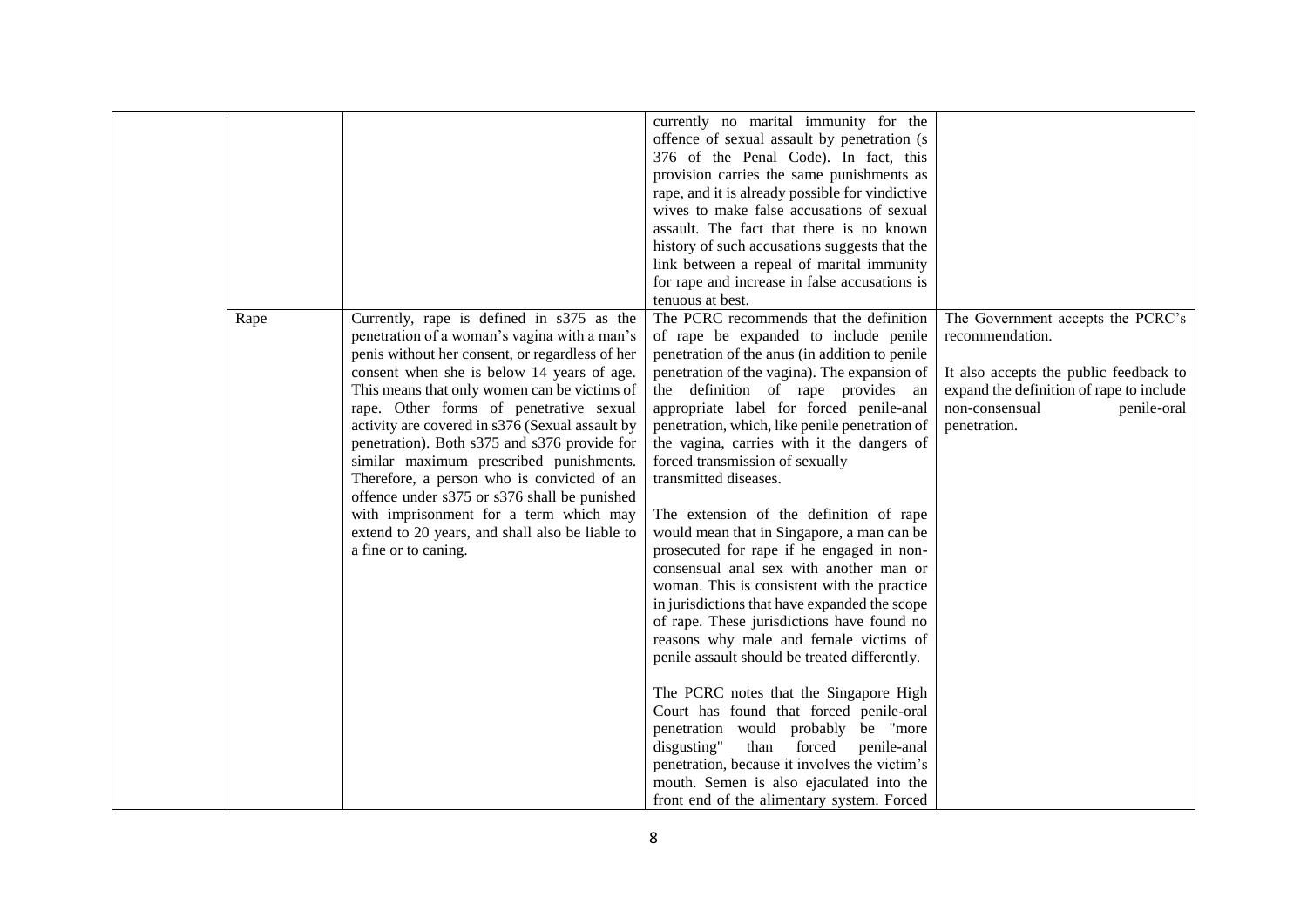|                                  |                                                                                                                                                                                                                                                                                                                                                                                                                                                                                                                                                                                                                                                                                                                                                                                              | penile-oral penetration also carries the<br>dangers of transmission of sexually<br>transmitted diseases, and involves the<br>invasion of the body with the penis.<br>However, the PCRC anticipates that it may<br>be difficult to achieve public consensus in<br>Singapore that non-consensual penile-oral<br>penetration is equivalent in gravity to non-<br>consensual penile-vaginal penetration or<br>non-consensual penile-anal penetration.<br>Therefore, the PCRC proposes not to include<br>non-consensual penile penetration of the<br>mouth in the definition of rape.                                                                                                                                                                                                                                                                                                       |                                                      |
|----------------------------------|----------------------------------------------------------------------------------------------------------------------------------------------------------------------------------------------------------------------------------------------------------------------------------------------------------------------------------------------------------------------------------------------------------------------------------------------------------------------------------------------------------------------------------------------------------------------------------------------------------------------------------------------------------------------------------------------------------------------------------------------------------------------------------------------|----------------------------------------------------------------------------------------------------------------------------------------------------------------------------------------------------------------------------------------------------------------------------------------------------------------------------------------------------------------------------------------------------------------------------------------------------------------------------------------------------------------------------------------------------------------------------------------------------------------------------------------------------------------------------------------------------------------------------------------------------------------------------------------------------------------------------------------------------------------------------------------|------------------------------------------------------|
| Sexual assault<br>by penetration | Currently, "sexual assault by penetration" in<br>s376 deals with situations where a female<br>forces a male to penetrate her vagina with<br>other body parts (eg tongue, finger), excluding<br>his penis. The relevant excerpt from s376 is set<br>out below:<br><b>Sexual assault by penetration</b><br>$376. - (2)$ Any person (A) who –<br>(a) sexually penetrates, with<br>a part of A's body (other<br>than A's penis) or anything<br>else, the vagina or anus, as<br>the case may be, of another<br>person $(B)$ ;<br>(b) causes a man $(B)$ to<br>penetrate, with B's penis,<br>the vagina, anus or mouth,<br>as the case may be, of<br>another person $(C)$ ; or<br>(c) causes another person<br>(B), to sexually penetrate,<br>with a part of B's body<br>(other than B's penis) or | The possibility of an adult male being forced<br>into engaging in penetrative sex against his<br>will is covered in the Penal Code as follows:<br>(a) The forcing of a man to<br>penetrate, with his penis, a corpse<br>$(s377(3))$ ; and<br>(b) The forcing of a man to<br>penetrate, with his penis, an animal<br>(s377B(3)(a)).<br>Since the Penal Code envisions a possibility<br>where an adult male may be coerced into<br>sexual penetration against his will (insofar as<br>corpses and animals are concerned), there is<br>no reason why the possibility of an adult<br>male being forced to penetrate a woman with<br>his penis against his will should also not be<br>covered by the Code.<br>The PCRC recommends to criminalise the<br>actions of a female (A) who causes a man<br>(B) to penetrate, with B's penis, the vagina,<br>anus, or mouth, of A as sexual assault | The Government accepts the PCRC's<br>recommendation. |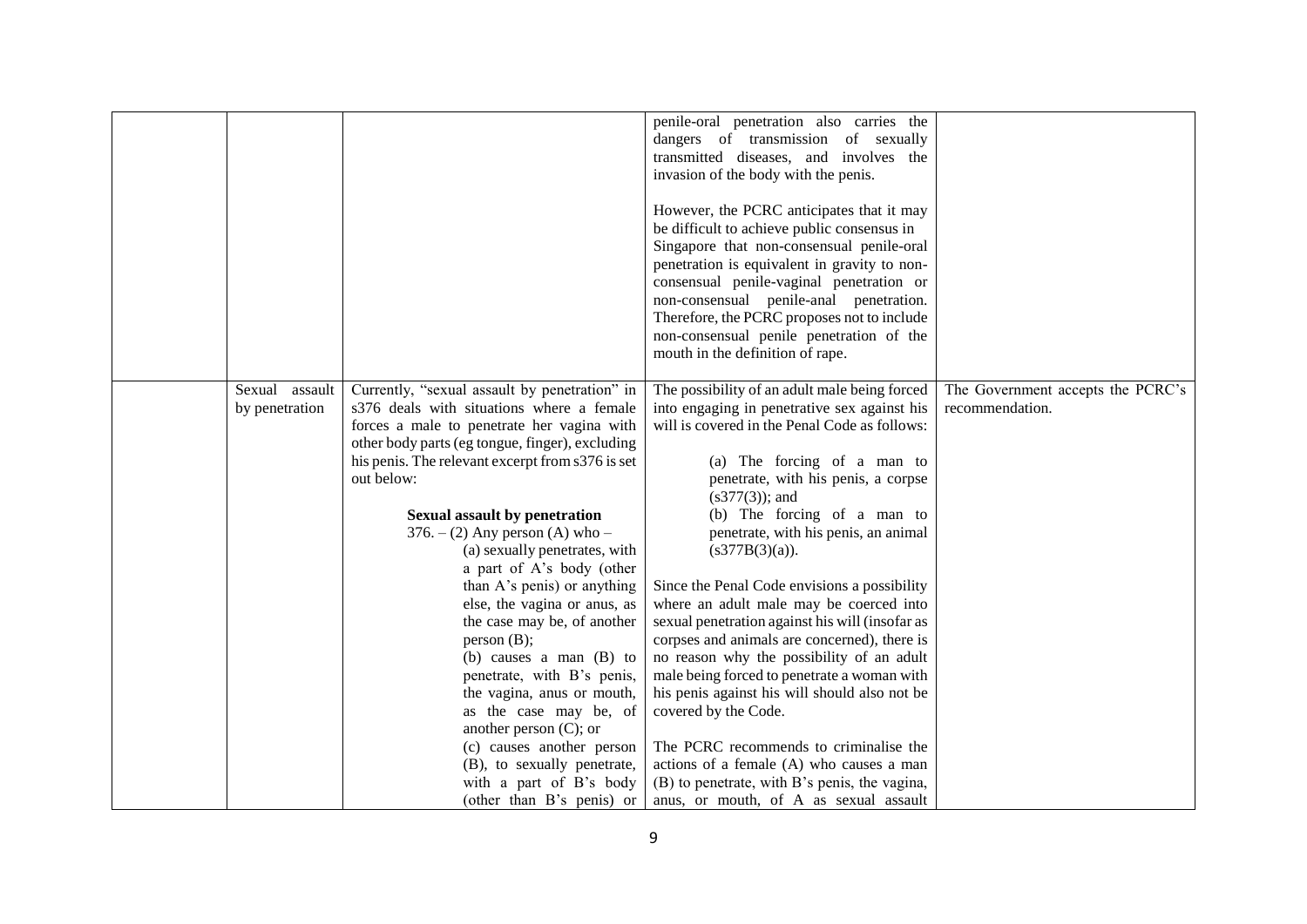|                 |                | anything else, the vagina or                     | involving penetration under s 376. The        |                                         |
|-----------------|----------------|--------------------------------------------------|-----------------------------------------------|-----------------------------------------|
|                 |                | anus, as the case may be, of                     |                                               |                                         |
|                 |                |                                                  | principle should be that a woman who          |                                         |
|                 |                | any person including A or                        | violates a man's sexual autonomy by forcing   |                                         |
|                 |                | <b>B</b> ,                                       | the man to penetrate her vagina, anus, or     |                                         |
|                 |                | shall be guilty of an offence if B did           | mouth with his penis, as the case may be, is  |                                         |
|                 |                | not consent to the penetration.                  | guilty of sexual assault. Consequently, the   |                                         |
|                 |                |                                                  | title of s 376 should be amended to read      |                                         |
|                 |                | It is likely that cases involving males 16 years | "Sexual assault involving penetration",       |                                         |
|                 |                | and above who are forced to penetrate a          | given that the assault is not by penetration. |                                         |
|                 |                | woman's vagina, mouth or anus with his penis     |                                               |                                         |
|                 |                | would be prosecuted under s 354 (Outrage of      |                                               |                                         |
|                 |                | modesty) instead. In contrast, males under 16    |                                               |                                         |
|                 |                | years of age are protected from a female         |                                               |                                         |
|                 |                | assailant who forces them to penetrate her       |                                               |                                         |
|                 |                | vagina, mouth or anus with his penis. Section    |                                               |                                         |
|                 |                | $376A(1)(c)$ provides that it is an offence for  |                                               |                                         |
|                 |                | any person (A) who "causes a man under 16        |                                               |                                         |
|                 |                | years of age (B) to penetrate, with B's penis,   |                                               |                                         |
|                 |                |                                                  |                                               |                                         |
|                 |                | the vagina, anus, or mouth, as the case may be,  |                                               |                                         |
|                 |                | or another person including A", with or          |                                               |                                         |
|                 |                | without B's consent. The need for s              |                                               |                                         |
|                 |                | $376A(1)(c)$ was explained during the second     |                                               |                                         |
|                 |                | reading of the Penal Code (Amendment) Bill:      |                                               |                                         |
|                 |                | the Government had received feedback             |                                               |                                         |
|                 |                | regarding female sexual abuse of male minors,    |                                               |                                         |
|                 |                | and accepted that younger male children could    |                                               |                                         |
|                 |                | be exploited by older women.                     |                                               |                                         |
| Rationalise the | Minimum Age    | The defence of infancy in the Penal Code         | The PCRC recommends raising the MACR          | The Government accepts the PCRC's       |
| general         | Criminal<br>of | operates to protect a child still in his         | under s82 of the Penal Code from 7 to 10      | recommendation to raise the MACR to     |
| principles,     | Responsibility | developmental years from the damage that         | years old.                                    | 10 years of age.                        |
| explanations    |                | might otherwise result from an early entry in    |                                               |                                         |
| and defences in |                | the criminal justice system, by setting a        | The PCRC makes this recommendation for        | There is no international or scientific |
| the Penal Code  |                | minimum age at which a child can be held         | the following reasons:                        | consensus on when a person should no    |
|                 |                | criminally responsible. The underlying           | (a) Although there is no scientific           | longer be regarded as a child.          |
|                 |                | rationale for the defence is that children under | consensus on when a child is                  |                                         |
|                 |                | a certain age, no matter what their              | mature enough to appreciate right             | In Singapore, the statistics show that  |
|                 |                |                                                  |                                               |                                         |
|                 |                | backgrounds might be, are insufficiently         | and wrong and/or the natural                  | the number of arrests of juveniles      |
|                 |                | developed to fully understand the physical       | consequences of his actions, there            | between 7 and 9 years of age is small,  |
|                 |                | nature and consequences of their conduct.        | is some authority that a 10-year-old          | but there is an appreciable increase in |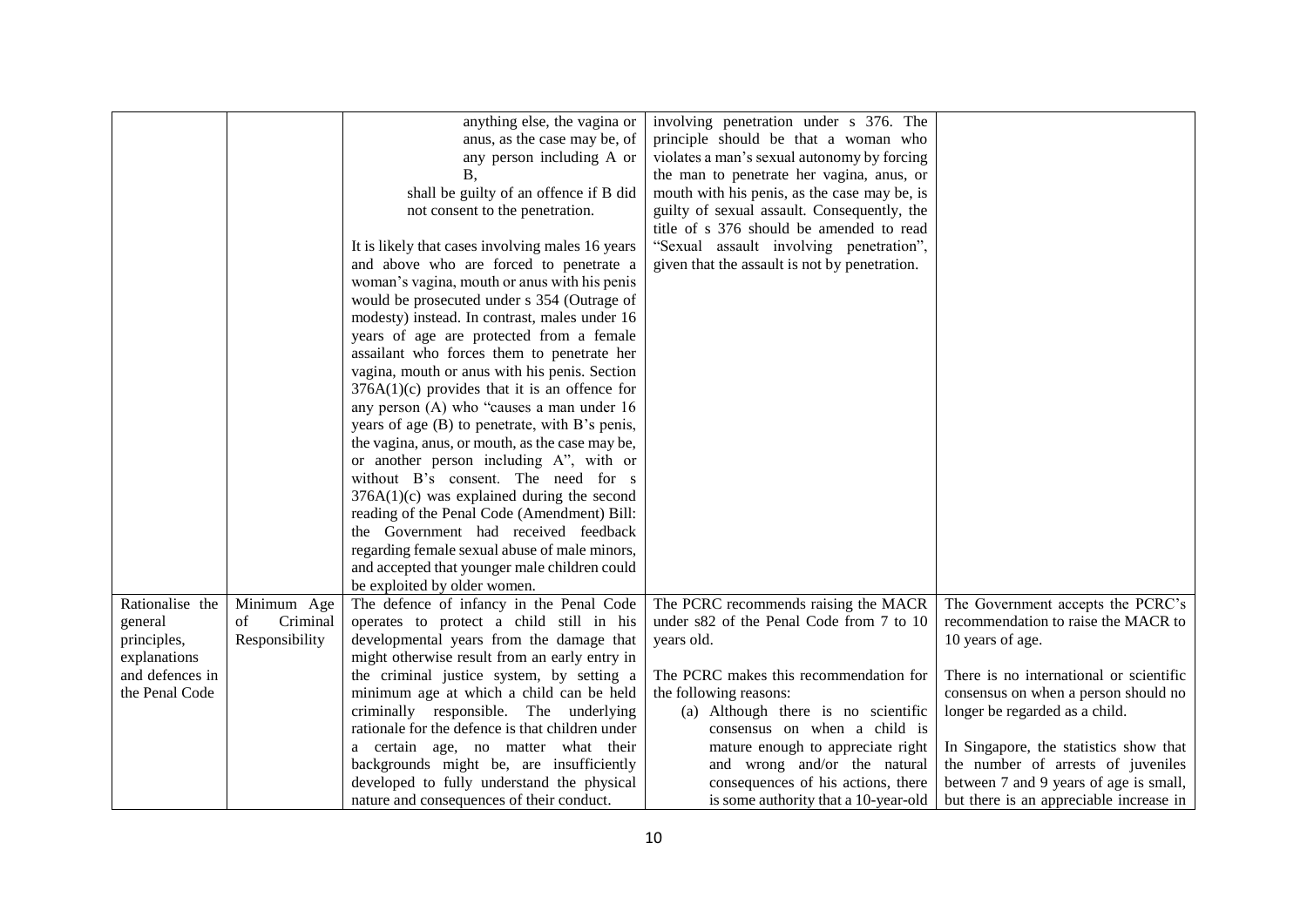| Under the Penal Code, there are two age-        | is generally able to appreciate the                                                        | the number of arrests of juveniles 10 |
|-------------------------------------------------|--------------------------------------------------------------------------------------------|---------------------------------------|
| groups of children that are protected under the | importance of law and order                                                                | years of age and above.               |
| defence of infancy:                             | concerns.                                                                                  |                                       |
| (a) Those who are under 7 years of              | (b) As international trends go, there is                                                   | The Government also accepts the       |
| age are deemed by law to be doli                | no consensus on what age to set the                                                        | PCRC's recommendation on the          |
| incapax (incapable of crime) (s 82);            | MACR at. A MACR of 7 years old                                                             | mechanism and is studying<br>the      |
| (b) When a child is above 7 years of            | is, however, the lowest age-point                                                          | mechanism that can be used to deal    |
| age, and under 12 years of age, his             | amongst states which have a                                                                | with such offenders. Until the        |
| incapacity to commit an offence only            | MACR.                                                                                      | mechanism has been put in place, the  |
| arises where it can be proved that he           | (c) From a community-protection                                                            | amendments relating to the raising of |
| had not attained sufficient maturity to         | perspective, conferring immunity                                                           | the MACR will not come into force.    |
| judge of the nature and consequences            | from criminal liability on 7 to 9-                                                         |                                       |
| of his conduct on that occasion (s)             | year-olds would not present a                                                              |                                       |
| 83).                                            | significant risk in Singapore, as the                                                      |                                       |
|                                                 | number of children arrested from                                                           |                                       |
|                                                 | this age-group is small. There is                                                          |                                       |
|                                                 | however, a marked increase in the                                                          |                                       |
|                                                 | number of juveniles arrested from                                                          |                                       |
|                                                 | age 10 onwards, and there is                                                               |                                       |
|                                                 | therefore a need to have a means to                                                        |                                       |
|                                                 | intervene via the criminal justice                                                         |                                       |
|                                                 | system for the age-group of 10                                                             |                                       |
|                                                 | years old and above.                                                                       |                                       |
|                                                 |                                                                                            |                                       |
|                                                 | The PCRC recommends putting in place a                                                     |                                       |
|                                                 | framework to address offending behaviour                                                   |                                       |
|                                                 | in children below the MACR (where                                                          |                                       |
|                                                 | necessary) and offenders found to not have                                                 |                                       |
|                                                 | attained sufficient maturity of understanding<br>to judge of the nature and consequence of |                                       |
|                                                 | their conduct by virtue of s83.                                                            |                                       |
|                                                 |                                                                                            |                                       |
|                                                 | The PCRC is of the view that although the                                                  |                                       |
|                                                 | children below the MACR and those who                                                      |                                       |
|                                                 | have not attained sufficient maturity of                                                   |                                       |
|                                                 | understanding cannot be criminally liable                                                  |                                       |
|                                                 | for their actions, there is still offending                                                |                                       |
|                                                 | behaviour that has to be addressed from two                                                |                                       |
|                                                 | perspectives:                                                                              |                                       |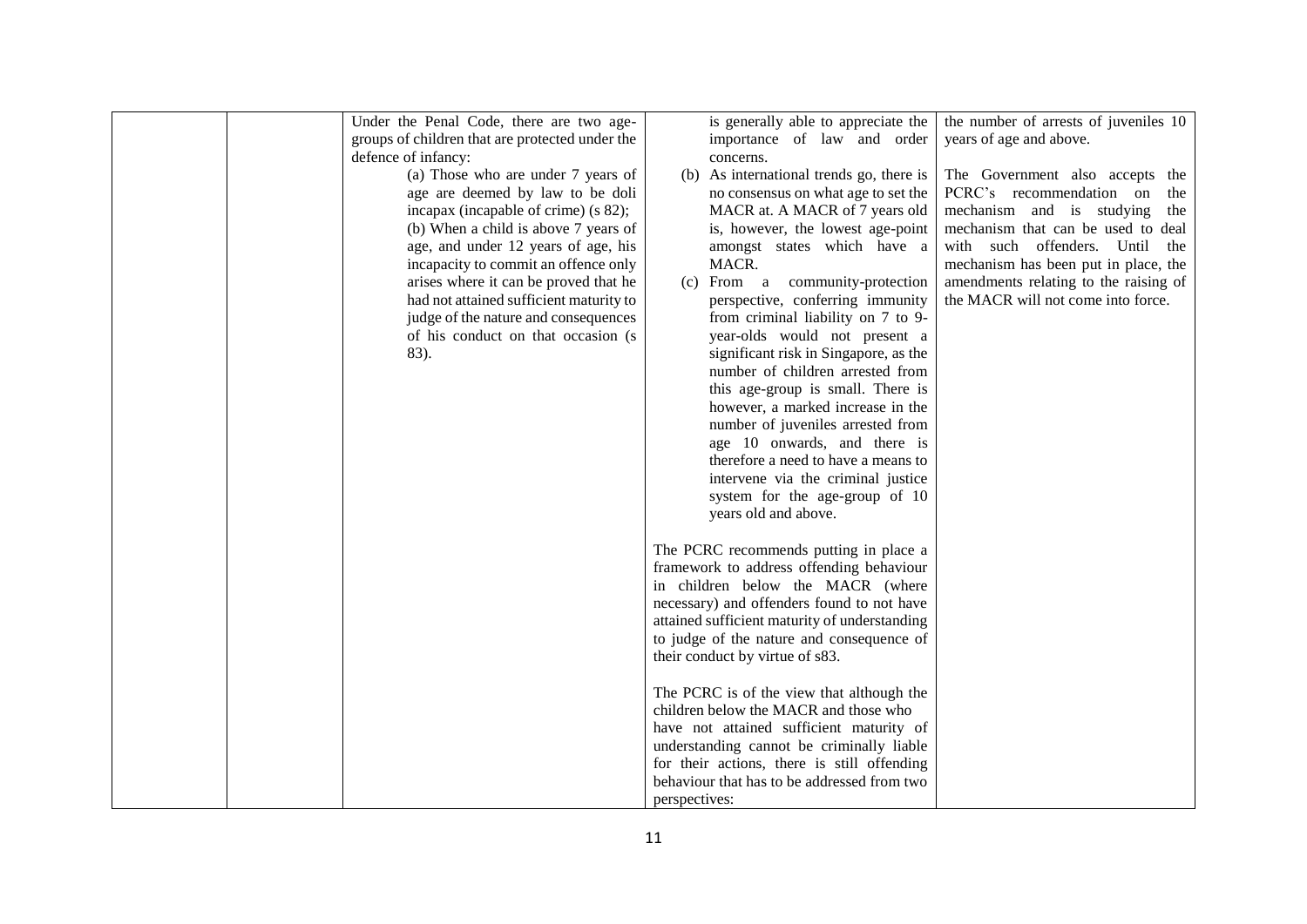|                                                         |                                                                                                                                                                                | (a) The interest of the child and the<br>public in guiding these children<br>away from such conduct in the<br>future; and<br>(b) Where the offending behaviour<br>has caused serious harm, the public<br>interest in ensuring that public<br>safety is safeguarded.<br>Therefore, there should be options available<br>to require such children to attend                                                                                                                                       |                                                                                                                                                                                                                                                                                                                                                                                         |
|---------------------------------------------------------|--------------------------------------------------------------------------------------------------------------------------------------------------------------------------------|-------------------------------------------------------------------------------------------------------------------------------------------------------------------------------------------------------------------------------------------------------------------------------------------------------------------------------------------------------------------------------------------------------------------------------------------------------------------------------------------------|-----------------------------------------------------------------------------------------------------------------------------------------------------------------------------------------------------------------------------------------------------------------------------------------------------------------------------------------------------------------------------------------|
|                                                         |                                                                                                                                                                                | programmes or undergo supervision if                                                                                                                                                                                                                                                                                                                                                                                                                                                            |                                                                                                                                                                                                                                                                                                                                                                                         |
|                                                         |                                                                                                                                                                                | necessary.                                                                                                                                                                                                                                                                                                                                                                                                                                                                                      |                                                                                                                                                                                                                                                                                                                                                                                         |
| Definition<br>of<br>"consent"<br>for<br>sexual offences | The term "consent" is not defined in the Penal<br>Code, but s90 sets out a list of circumstances<br>when consent will not be regarded as consent,<br>i.e. consent is vitiated. | The PCRC recognized that it was not<br>possible to list exhaustively all the types of<br>misconceptions of fact that would vitiate<br>consent. Listing only the most obvious ones<br>would also serve little utility in guiding the<br>Courts or the public.<br>As we have functioned well enough with the<br>current definition of consent in s90, as<br>clarified by case law such as Siew Yit Beng,<br>the PCRC recommends maintaining the<br>status quo and making no amendments to<br>s90. | In the context of sexual offences, a new<br>section to set out the types of<br>misconceptions of fact that can vitiate<br>consent will be added. The types of<br>misconception of fact that will be<br>capable of vitiating consent are those<br>relating to the<br>(a) sexual nature of the act,<br>(b) sexual purpose of the act, and<br>(c) identity of the person doing<br>the act. |
|                                                         |                                                                                                                                                                                | In particular, we may continue to rely on the<br>exercise<br>of<br>judicious<br>prosecutorial<br>discretion in not pursuing trivial forms of<br>deceptions/misconceptions under serious<br>offences (such as rape), and fall back on<br>intermediate offences such as cheating to<br>punish less egregious forms of deceptions.                                                                                                                                                                 | This will give greater clarity to the<br>scope of consent in the context of<br>sexual offences, which is the area in<br>which issues of consent arise most<br>often.<br>In addition, the Government proposes<br>introducing a new offence of<br>procurement of sexual activity by<br>deception or false representation. The<br>offence will criminalise the obtaining                   |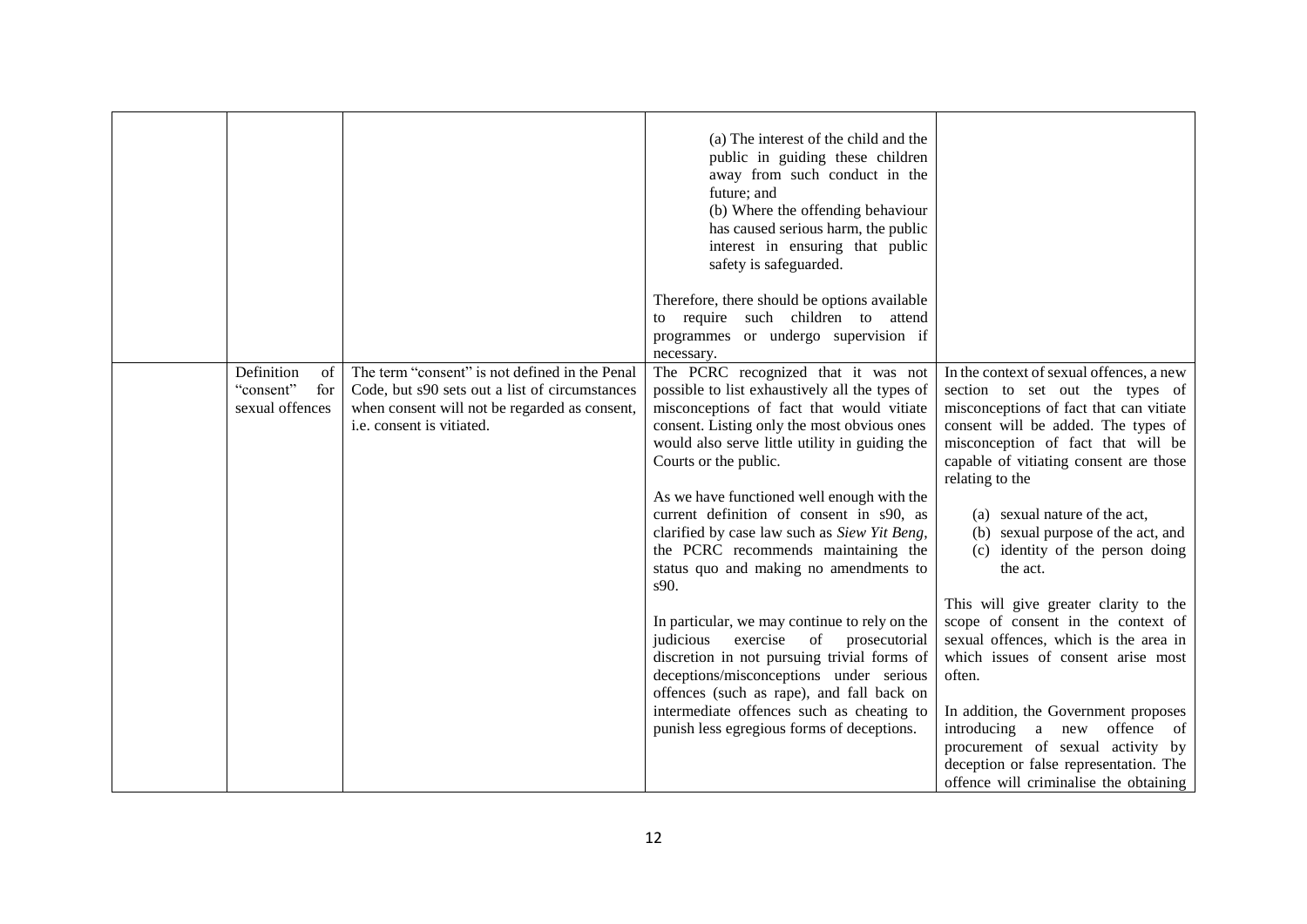|                                                  |             |                                                                                                                                                                                                                                                                                                                                                                                                                                                                                                                                                                                                                                                                                                                                                                                                                                                                                                                                                                                                                                                                                 |                                                                                                                                                                                                                                                                                                                                                                                                                                                                                                                                                                                                                                                                                                                                                                                                                                                                                                                                                                                                                                                  | of consent by means of deception or<br>false representation regarding<br>(a) the use or manner of use of a<br>sexually protective device, or<br>(b) whether one is suffering from<br>a sexually transmitted disease.<br>In such cases, while consent is not                                                                                                                                                                                                                                                                                                                                                                                                                                                                                                                                                                                                         |
|--------------------------------------------------|-------------|---------------------------------------------------------------------------------------------------------------------------------------------------------------------------------------------------------------------------------------------------------------------------------------------------------------------------------------------------------------------------------------------------------------------------------------------------------------------------------------------------------------------------------------------------------------------------------------------------------------------------------------------------------------------------------------------------------------------------------------------------------------------------------------------------------------------------------------------------------------------------------------------------------------------------------------------------------------------------------------------------------------------------------------------------------------------------------|--------------------------------------------------------------------------------------------------------------------------------------------------------------------------------------------------------------------------------------------------------------------------------------------------------------------------------------------------------------------------------------------------------------------------------------------------------------------------------------------------------------------------------------------------------------------------------------------------------------------------------------------------------------------------------------------------------------------------------------------------------------------------------------------------------------------------------------------------------------------------------------------------------------------------------------------------------------------------------------------------------------------------------------------------|---------------------------------------------------------------------------------------------------------------------------------------------------------------------------------------------------------------------------------------------------------------------------------------------------------------------------------------------------------------------------------------------------------------------------------------------------------------------------------------------------------------------------------------------------------------------------------------------------------------------------------------------------------------------------------------------------------------------------------------------------------------------------------------------------------------------------------------------------------------------|
|                                                  |             |                                                                                                                                                                                                                                                                                                                                                                                                                                                                                                                                                                                                                                                                                                                                                                                                                                                                                                                                                                                                                                                                                 |                                                                                                                                                                                                                                                                                                                                                                                                                                                                                                                                                                                                                                                                                                                                                                                                                                                                                                                                                                                                                                                  | legally vitiated (as the deception does<br>not relate to the sexual nature of the act,<br>the sexual purpose of the act, or the<br>identity of the person doing the act), the<br>consent obtained is compromised and                                                                                                                                                                                                                                                                                                                                                                                                                                                                                                                                                                                                                                                |
|                                                  |             |                                                                                                                                                                                                                                                                                                                                                                                                                                                                                                                                                                                                                                                                                                                                                                                                                                                                                                                                                                                                                                                                                 |                                                                                                                                                                                                                                                                                                                                                                                                                                                                                                                                                                                                                                                                                                                                                                                                                                                                                                                                                                                                                                                  | poses a physical risk to the victim.                                                                                                                                                                                                                                                                                                                                                                                                                                                                                                                                                                                                                                                                                                                                                                                                                                |
| Tackling<br>activity<br>emerging crime<br>trends | Voyeuristic | The observance and recording of someone<br>who is engaged in circumstances of undress or<br>intimacy or of someone who has a reasonable<br>expectation of privacy is one aspect of<br>voyeuristic behaviour. Another aspect<br>involves the possession and distribution of<br>images taken in such circumstances. Neither<br>aspect is addressed by a specific provision in<br>current law. Depending on the offending<br>behaviour and gender of the victim, the<br>provisions that are most commonly used to<br>address voyeuristic behaviour are set out<br>below:<br>Section 509, Penal Code (insult of modesty)<br>Insulting the modesty of a woman<br>Whoever, intending to insult the modesty of<br>any woman, utters any word, makes any sound<br>or gesture, or exhibits any object, intending<br>that such word or sound shall be heard, or that<br>such gesture or object shall be seen by such<br>woman, intrudes upon the privacy of such<br>woman, shall be punished with imprisonment<br>for a term which may extend to one year, or<br>with fine, or with both. | The existing law is inadequate to address the<br>serious problems that technology has<br>created. There is a bustling market online for<br>"upskirt" videos and photos but the current<br>law neither acknowledges nor is adequate to<br>address this phenomenon. A patchwork of<br>laws has to be relied on to deal with the<br>many components involved in the market for<br>voyeuristic content.<br>An obvious lacuna is the absence of any<br>provision to deal with the possession of<br>voyeuristic still images (ie not films or<br>videos). While several jurisdictions like the<br>UK (England and Wales), New Zealand,<br>Scotland, and Australian states (like Victoria<br>and the New South Wales) have introduced<br>new criminal offences to deal with these<br>challenges, Singapore has not done so yet.<br>The PCRC recommends the creation of an<br>offence to cover the conventional "Peeping<br>Tom" who observes another person in<br>circumstances where the person could<br>reasonably expect privacy. Therefore, it will | The Government accepts the PCRC's<br>recommendation to create a specific<br>offence involving the observation or<br>recording of a person in circumstances<br>where the person could reasonably<br>expect privacy.<br>The Government accepts the PCRC's<br>recommendation to create specific<br>offences involving the<br>making,<br>distribution, possession and accessing<br>voyeuristic recordings,<br>and<br>to<br>introduce a presumption such that in<br>cases where someone makes a<br>recording of an individual who is in<br>circumstances where he can reasonably<br>expect privacy, the individual depicted<br>in the recording is presumed not to<br>have given consent to the recording.<br>The Government agrees that the<br>inclusion of a presumption, that the<br>individual depicted in the recording is<br>presumed not to have given consent to |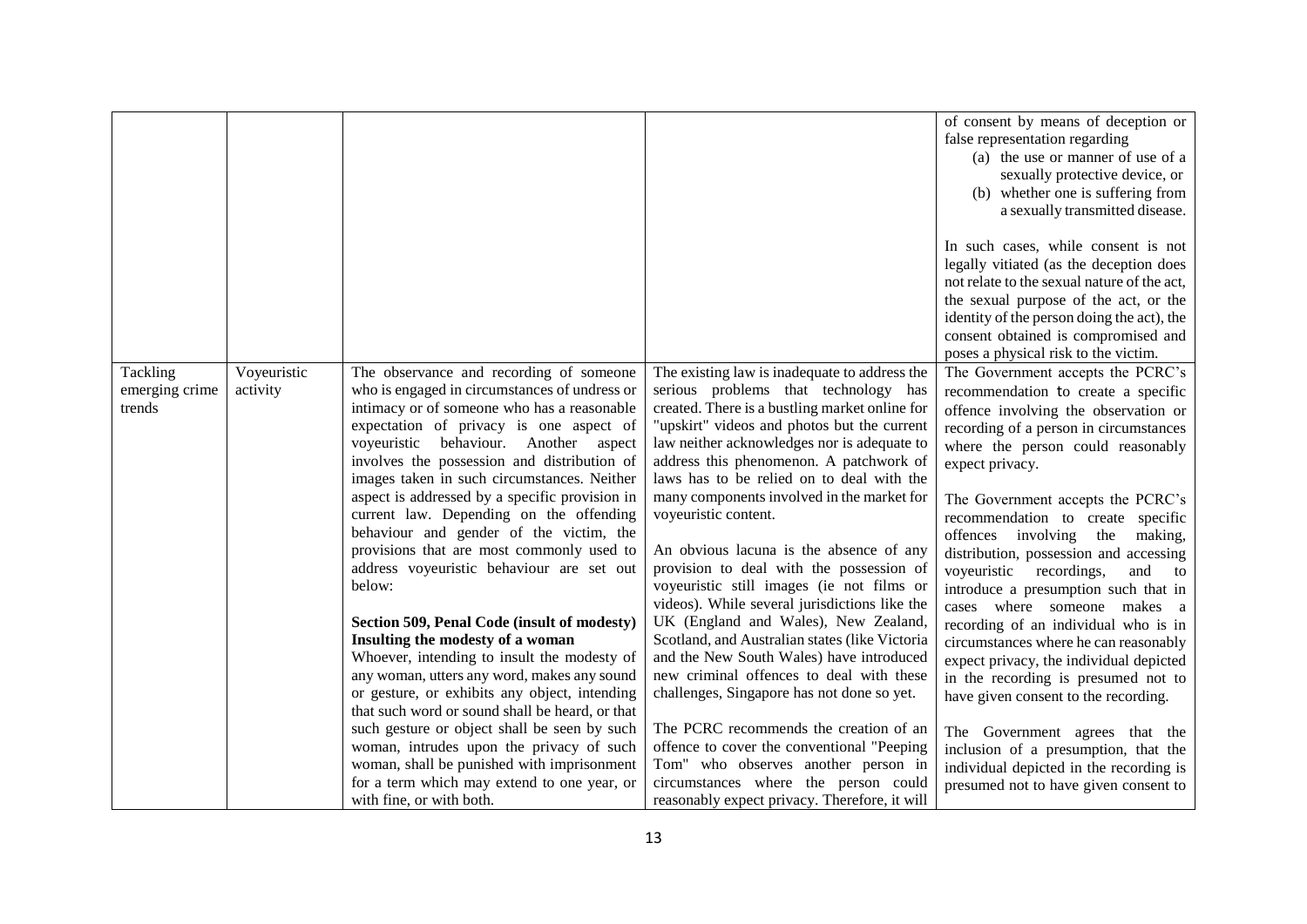| Section 29, Films Act (making of obscene          | be an offence for any person to intentionally   | the recording, will strengthen the law.   |
|---------------------------------------------------|-------------------------------------------------|-------------------------------------------|
| films)                                            | observe another person in circumstances         | Often, voyeuristic recordings do not      |
| Offences involving dealings in obscene            | where he can reasonably expect privacy          | capture features that identify the person |
| films                                             | without the consent of that person.             | recorded. Investigators will face         |
| Any person who makes or reproduces any            |                                                 | difficulties identifying and locating     |
| obscene film (whether or not for the purposes     | The PCRC recommends the creation of an          | those depicted in such recordings. The    |
| of exhibition or distribution to any other        | offence to cover situations:                    | presumption will only apply in cases      |
| person), knowing or having reasonable cause       |                                                 | accused made the<br>where the             |
| to believe the film to be obscene shall be guilty | (a) where someone makes a recording             | voyeuristic<br>himself.<br>recording      |
| of an offence and shall be liable on conviction   | of a person who is in circumstances             | Therefore, the accused is in the best     |
|                                                   | where he can reasonably expect                  | position to prove that he had made the    |
| (a) to a fine of not less than $$20,000$          | privacy; or                                     | recording with the consent of the         |
| but not more than \$40,000 or to                  | (b) where a recording was made under            | person depicted.                          |
| imprisonment for a term not                       | a person's clothing for the purpose             |                                           |
| exceeding 2 years or to both; and                 | of viewing his genitals, pubic area,            | Defences will be created to ensure that   |
| (b) in the case of a second or                    | buttocks, or breasts.                           | acts that are necessary for legitimate    |
| subsequent conviction, to a fine of               |                                                 | purposes, such as ensuring someone's      |
| not less than \$40,000 but not more               | The PCRC considered whether consent             | safety or for assisting with police       |
| than \$100,000 or to imprisonment for             | should be presumed in cases where someone       | investigations, are not criminalised.     |
| a term not exceeding 2 years or to                | makes a recording of an individual who is in    |                                           |
| both.                                             | circumstances where he can reasonably           |                                           |
|                                                   | expect privacy. Typically, voyeuristic          |                                           |
| Section 30, FA (possession of obscene films)      | recordings (such as "upskirt" photographs       |                                           |
| <b>Possession of obscene films</b>                | and recordings) do not capture features that    |                                           |
| (1) Any person who has in his possession any      | can identify the person recorded. Even if       |                                           |
| obscene film shall be guilty of an offence and    | they do, investigators will face an uphill task |                                           |
| shall be liable on conviction to a fine of not    | identifying and then locating the person        |                                           |
| less than \$500 for each such film he had in his  | depicted in the recordings.                     |                                           |
| possession (but not to exceed in the aggregate    |                                                 |                                           |
| \$20,000) or to imprisonment for a term not       | The PCRC is of the view that it is far easier   |                                           |
| exceeding 6 months or to both.                    | for the person who made the recording to        |                                           |
| (2) Any person who has in his possession any      | prove that he had the consent of the person     |                                           |
| obscene film knowing or having reasonable         | depicted in the recording than for              |                                           |
| cause to believe the film to be obscene shall be  | investigators to prove that the person          |                                           |
| guilty of an offence and shall be liable on       | depicted had not given such consent.            |                                           |
| conviction:                                       | Therefore, the PCRC is of the view that         |                                           |
| (a) to a fine of $$1,000$ for each such           | where a person is proven to have made a         |                                           |
| film in his possession (but not to                | recording in circumstances where he or she      |                                           |
| exceed in the aggregate \$40,000) or              | can reasonably expect privacy, it will be       |                                           |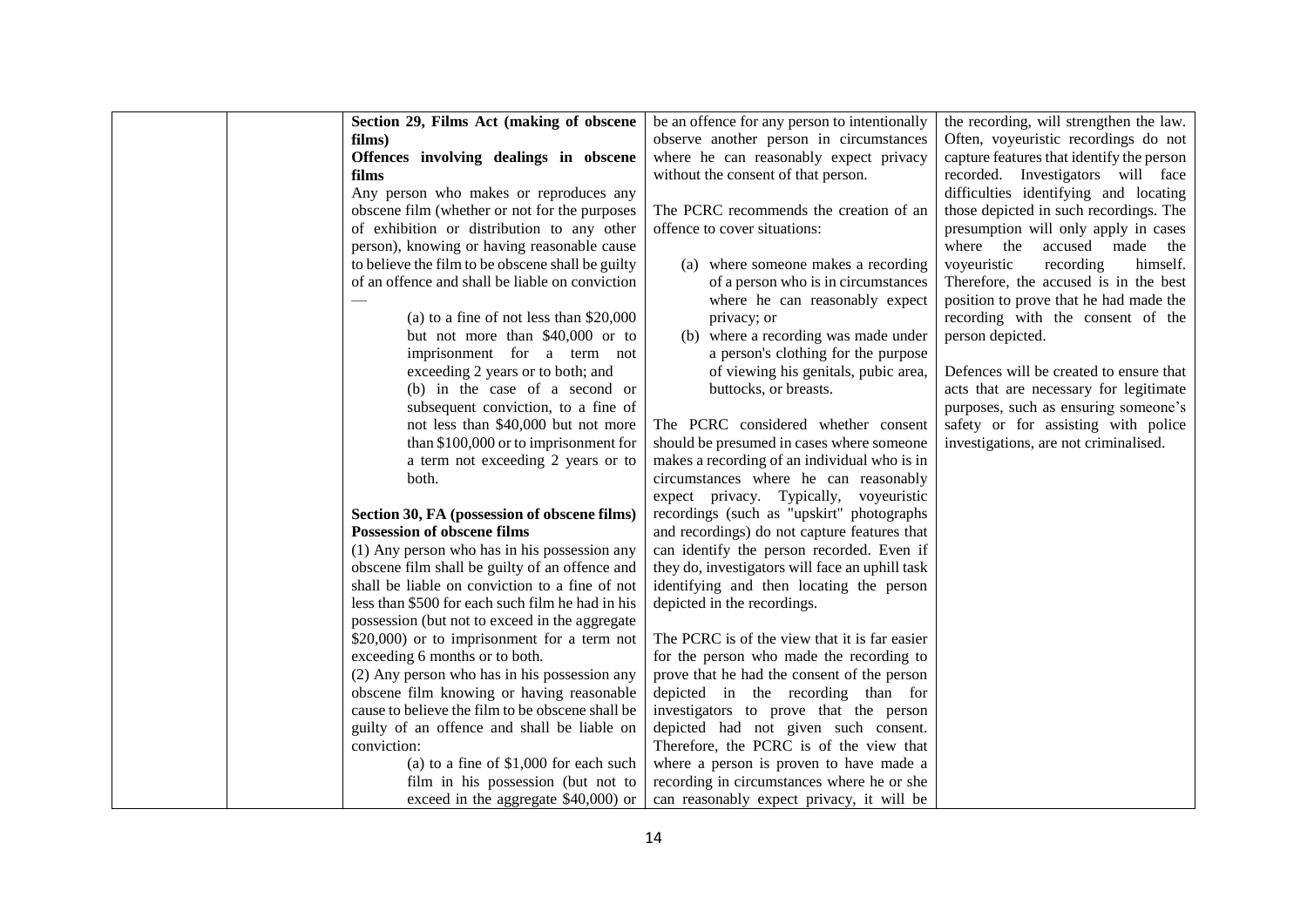|                 | to imprisonment for a term not<br>exceeding 12 months or to both; and<br>(b) in the case of a second or<br>subsequent conviction, to a fine of<br>not less than \$2,000 for each such | presumed that the person depicted had not<br>consented to being recorded in any way. The<br>burden will be on the recorder of the<br>voyeuristic image to prove, on a balance of<br>probabilities, that the recording was made |                                                      |
|-----------------|---------------------------------------------------------------------------------------------------------------------------------------------------------------------------------------|--------------------------------------------------------------------------------------------------------------------------------------------------------------------------------------------------------------------------------|------------------------------------------------------|
|                 | film in his possession (but not to<br>exceed in the aggregate \$80,000) or                                                                                                            | with the consent of the person depicted in the<br>recording.                                                                                                                                                                   |                                                      |
|                 | to imprisonment for a term not                                                                                                                                                        |                                                                                                                                                                                                                                |                                                      |
|                 | exceeding 2 years or to both.                                                                                                                                                         | The PCRC recommends creating an offence<br>to address the intentional distribution of                                                                                                                                          |                                                      |
|                 |                                                                                                                                                                                       | voyeuristic recordings. The PCRC considers                                                                                                                                                                                     |                                                      |
|                 |                                                                                                                                                                                       | that this offence is necessary to complement                                                                                                                                                                                   |                                                      |
|                 |                                                                                                                                                                                       | the offence of making a voyeuristic<br>recording.                                                                                                                                                                              |                                                      |
|                 |                                                                                                                                                                                       | The PCRC recommends that there should be                                                                                                                                                                                       |                                                      |
|                 |                                                                                                                                                                                       | a separate offence of simple possession.<br>Possession of voyeuristic recordings                                                                                                                                               |                                                      |
|                 |                                                                                                                                                                                       | perpetuates the initial privacy intrusion.                                                                                                                                                                                     |                                                      |
|                 |                                                                                                                                                                                       | Such an offence would be directed at the                                                                                                                                                                                       |                                                      |
|                 |                                                                                                                                                                                       | "demand" end of the chain and reinforce the<br>policy behind the proposed offences.                                                                                                                                            |                                                      |
|                 |                                                                                                                                                                                       |                                                                                                                                                                                                                                |                                                      |
|                 |                                                                                                                                                                                       | The PCRC further recommends that<br>accessing voyeuristic recordings should be                                                                                                                                                 |                                                      |
|                 |                                                                                                                                                                                       | prohibited conduct. This recognises the fact                                                                                                                                                                                   |                                                      |
|                 |                                                                                                                                                                                       | that the Internet has obviated the need for                                                                                                                                                                                    |                                                      |
|                 |                                                                                                                                                                                       | anyone to actually possess voyeuristic<br>recordings in the form of physical copies.                                                                                                                                           |                                                      |
|                 |                                                                                                                                                                                       | Such recordings can simply be viewed on or                                                                                                                                                                                     |                                                      |
|                 |                                                                                                                                                                                       | streamed from a website.                                                                                                                                                                                                       |                                                      |
| Distribution of | The Penal Code does not have a specific                                                                                                                                               | The proliferation of the Internet and smart                                                                                                                                                                                    | The Government accepts the PCRC's                    |
| intimate image  | offence that criminalises the distribution of                                                                                                                                         | phones has made it extremely easy for                                                                                                                                                                                          | recommendation, and will take in                     |
|                 | nude, semi-nude, or other sexual images<br>without consent. The provisions that are most                                                                                              | images to be created, uploaded, and<br>downloaded on various platforms, and very                                                                                                                                               | feedback to make the proposed offence<br>arrestable. |
|                 | commonly used to address such conduct are:                                                                                                                                            | difficult for such images to be removed.                                                                                                                                                                                       |                                                      |
|                 |                                                                                                                                                                                       | Existing law should be updated to respond to                                                                                                                                                                                   | In addition, the Government proposes                 |
|                 | Section 292(a) of the Penal Code                                                                                                                                                      | this contemporary phenomenon. While                                                                                                                                                                                            | criminalising the possession and/or                  |
|                 | Sale of obscene books etc.                                                                                                                                                            | several jurisdictions like the UK (England                                                                                                                                                                                     | accessing of an intimate image or                    |
|                 |                                                                                                                                                                                       |                                                                                                                                                                                                                                |                                                      |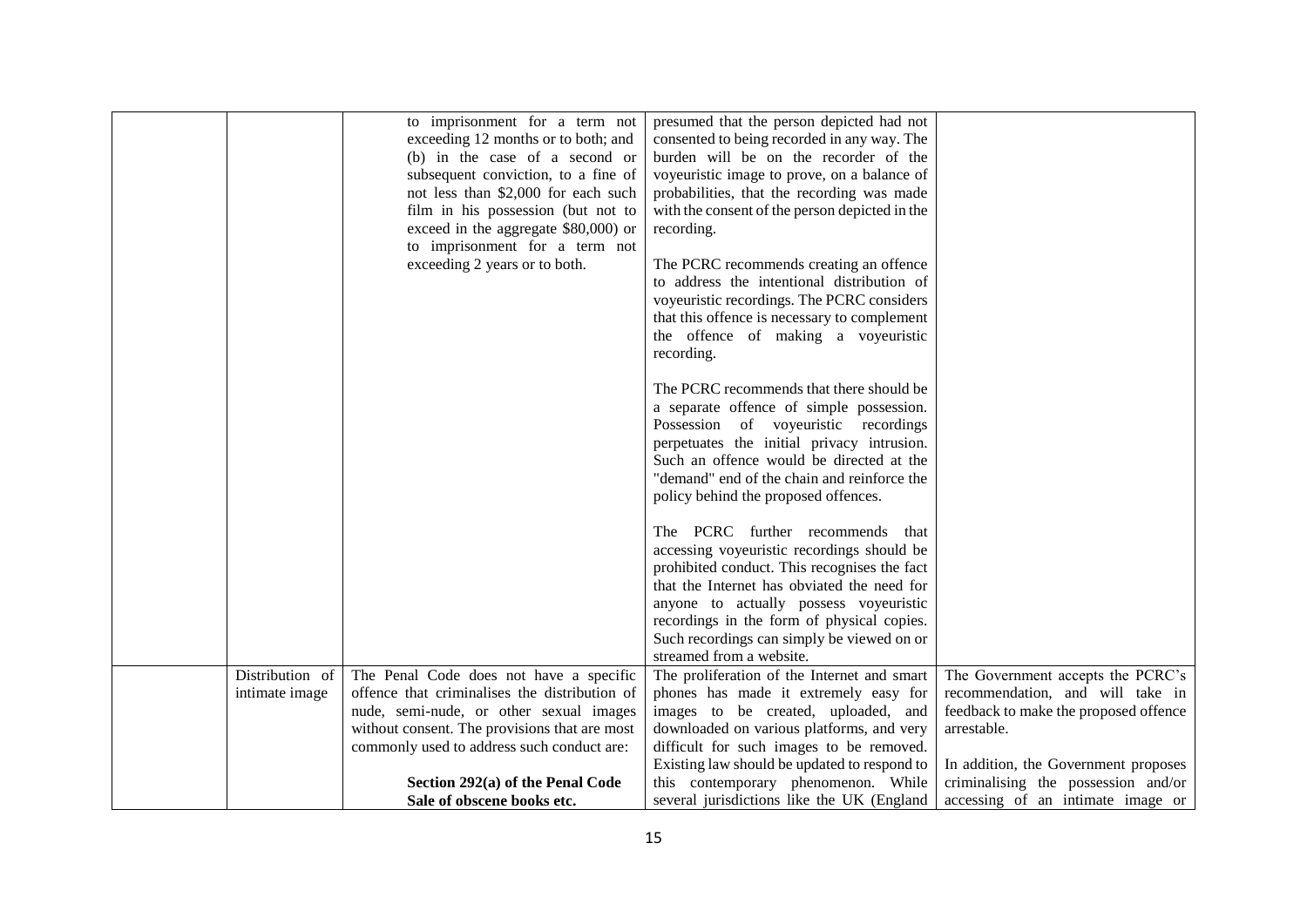|  | Whoever sells,<br>lets<br>hire,<br>to   | and Wales), Canada, New Zealand,              | recording where the possession of such |
|--|-----------------------------------------|-----------------------------------------------|----------------------------------------|
|  | distributes, transmits by electronic    | Scotland, and the majority of Australian      | an image or recording was:             |
|  | means, publicly exhibits or in any      | states and territories (such as Victoria, New | a) without the consent of the person   |
|  | manner puts into circulation, or for    | South Wales, and Australian Capital           | depicted; and                          |
|  | purposes of sale, hire, distribution,   | Territory) have introduced new criminal       | b) where such possession will or is    |
|  | transmission, public exhibition or      | offences to deal with these challenges,       | likely to cause humiliation,           |
|  | circulation, makes, produces, or has    | Singapore has not done so yet.                | distress or alarm to the person        |
|  | in his possession any obscene book,     |                                               | depicted.                              |
|  | pamphlet, paper, drawing, painting,     | To overcome the difficulties presented by     |                                        |
|  | representation or figure, or any other  | the current state of the law and to ensure    |                                        |
|  | obscene object whatsoever shall be      | consistency in how the law responds to        |                                        |
|  | punished with imprisonment for a        | conduct involving "revenge pornography",      |                                        |
|  | term which may extend to 3 months,      | the PCRC recommends creating a new            |                                        |
|  | or with fine, or with both.             | offence of "distributing or threatening to    |                                        |
|  |                                         | distribute an intimate image".                |                                        |
|  | Section 383 punishable under s384       |                                               |                                        |
|  | of the Penal Code                       | The PCRC is of the view that the term,        |                                        |
|  | <b>Extortion</b>                        | "revenge<br>pornography",<br>is<br>neither    |                                        |
|  | 383. Whoever intentionally puts any     | appropriate nor accurate to describe the      |                                        |
|  | person in fear of any harm to that      | distribution of nude, semi-nude, or sexual    |                                        |
|  | person or to any other person, in       | images. For the law to condemn a private      |                                        |
|  | body, in mind, reputation or            | and intimate image as "obscene" (as it        |                                        |
|  | property, whether such harm is to be    | currently does under s 292(a) of the Penal    |                                        |
|  | caused legally or illegally, and        | Code) or "pornography" may further insult     |                                        |
|  | thereby dishonestly induces the         | and humiliate the person depicted in those    |                                        |
|  | person so put in fear to deliver to any | images.                                       |                                        |
|  | person any property or valuable         |                                               |                                        |
|  | security, or anything signed or sealed  | In addition, the distribution or threat to    |                                        |
|  | which may be converted into a           | distribute such images may not necessarily    |                                        |
|  | valuable<br>security,<br>commits        | be motivated by a demand for something in     |                                        |
|  | "extortion".                            | return.                                       |                                        |
|  |                                         |                                               |                                        |
|  | 384. Whoever commits extortion          |                                               |                                        |
|  | shall be punished with imprisonment     |                                               |                                        |
|  | for a term of not less than 2 years and |                                               |                                        |
|  | not more than 7 years and with          |                                               |                                        |
|  | caning.                                 |                                               |                                        |
|  |                                         |                                               |                                        |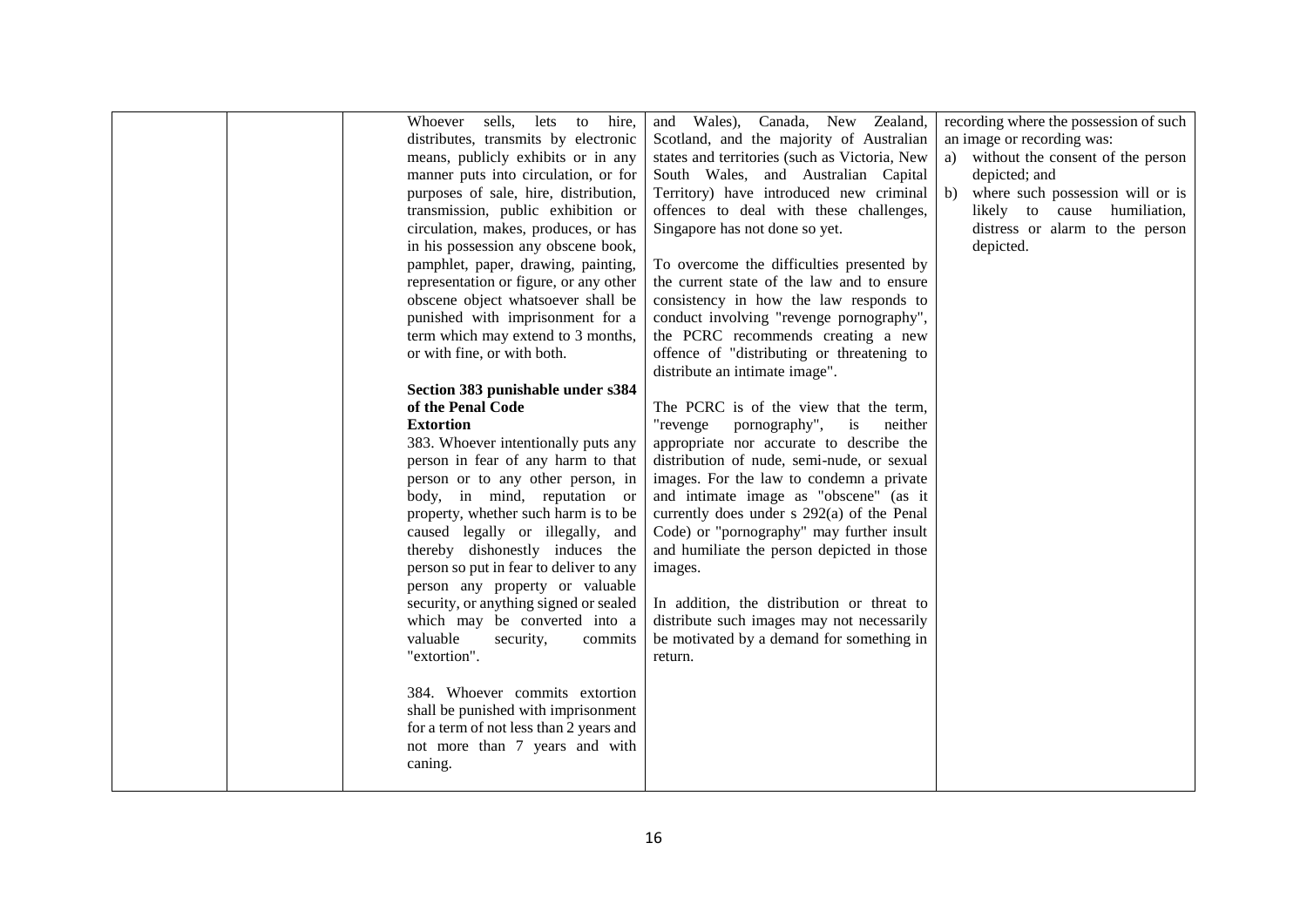|          | Section 503 punishable under s 506           |                                            |                                       |
|----------|----------------------------------------------|--------------------------------------------|---------------------------------------|
|          | of the Penal Code                            |                                            |                                       |
|          | <b>Criminal intimidation</b>                 |                                            |                                       |
|          | 503. Whoever threatens another with          |                                            |                                       |
|          | any injury to his person, reputation or      |                                            |                                       |
|          | property, or to the person or                |                                            |                                       |
|          | reputation of any one in whom that           |                                            |                                       |
|          | person is interested, with intent to         |                                            |                                       |
|          | cause alarm to that person, or to            |                                            |                                       |
|          | cause that person to do any act which        |                                            |                                       |
|          | he is not legally bound to do, or to         |                                            |                                       |
|          | omit to do any act which that person         |                                            |                                       |
|          | is legally entitled to do, as the means      |                                            |                                       |
|          | of avoiding the execution of such            |                                            |                                       |
|          | threat,<br>commits<br>criminal               |                                            |                                       |
|          | intimidation.                                |                                            |                                       |
|          |                                              |                                            |                                       |
|          | 506. Whoever commits the offence             |                                            |                                       |
|          | of criminal intimidation shall be            |                                            |                                       |
|          | punished with imprisonment for a             |                                            |                                       |
|          | term which may extend to 2 years, or         |                                            |                                       |
|          | with fine, or with both; and if the          |                                            |                                       |
|          | threat is to cause death or grievous         |                                            |                                       |
|          | hurt, or to cause the destruction of         |                                            |                                       |
|          | any property by fire, or to cause an         |                                            |                                       |
|          | offence punishable with death or             |                                            |                                       |
|          | with imprisonment for a term which           |                                            |                                       |
|          | may extend to 7 years or more, or            |                                            |                                       |
|          | impute unchastity to a woman, shall          |                                            |                                       |
|          | be punished with                             |                                            |                                       |
|          | imprisonment for a term which may            |                                            |                                       |
|          | extend to 10 years, or with fine, or         |                                            |                                       |
|          | with both.                                   |                                            |                                       |
| Flashing | Currently, the following laws may be used to | The current patchwork of laws presents the | The Government accepts the PCRC's     |
|          | punish such conduct:                         | following challenges:                      | recommendation. It also<br>accepts    |
|          |                                              |                                            | feedback to criminalise<br>"cyber-    |
|          | Section 27A(1), MOA                          | (a) The <i>mens rea</i> for the provisions | flashing" to cover situations where   |
|          | Appearing nude in public or                  | currently used to prosecute such           | images of genitalia are sent to       |
|          | private place                                | conduct, particularly s27 of the           | recipients without their consent, and |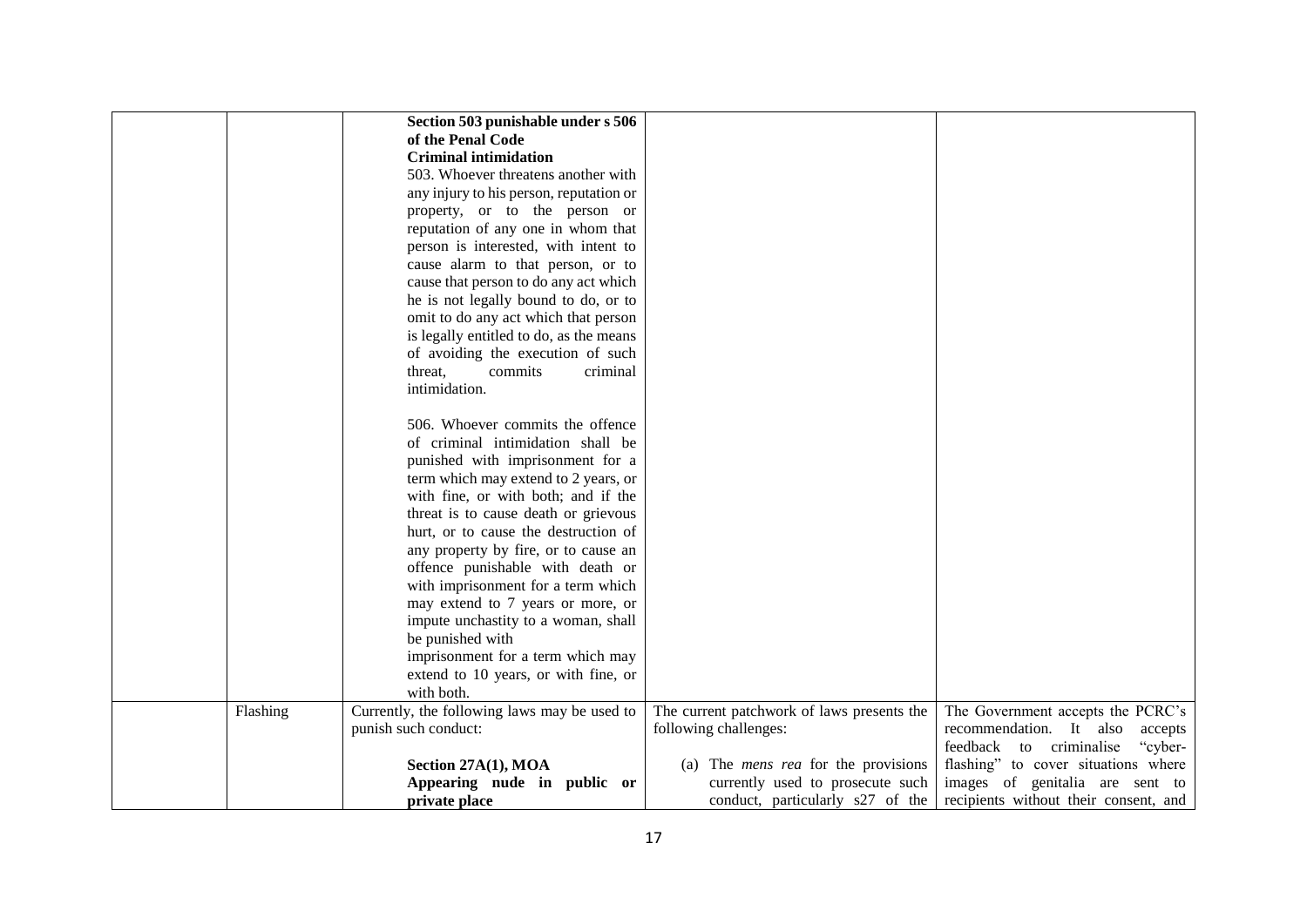|                      | Any person who appears nude -           | MOA and $s294(a)$ of the Penal             | with the intention to cause humiliation, |
|----------------------|-----------------------------------------|--------------------------------------------|------------------------------------------|
|                      | (a) in a public place; or               | Code, does not capture sexual or           | distress or alarm.                       |
|                      | (b) in a private place and is           | malicious motives.                         |                                          |
|                      | exposed to public view,                 | (b) The prescribed punishments are too     |                                          |
|                      | shall be guilty of an offence and shall | low and do not capture the essence         |                                          |
|                      | be liable on conviction to a fine not   | of the wrongdoing.                         |                                          |
|                      | exceeding \$2,000 or to imprisonment    | (c) Section 27A of the MOA and             |                                          |
|                      | for a term not exceeding 3              | s294(a) of the Penal Code do not           |                                          |
|                      | months or to both.                      | apply where the offender exposes           |                                          |
|                      |                                         | his genitals in a private place. In        |                                          |
|                      | Section 294(a), Penal Code              | such a situation, only prosecution         |                                          |
| <b>Obscene songs</b> |                                         | under s509 of the Penal Code is            |                                          |
|                      | Whoever, to the annoyance of others     | possible, but there are conceptual         |                                          |
|                      |                                         | difficulties with using the broad          |                                          |
|                      | (a) does any obscene act in             | wording in s509 of the Penal Code          |                                          |
|                      | any public place; or                    | to cover such a wide spectrum of           |                                          |
|                      | (b) sings, recites or utters            | conduct.                                   |                                          |
|                      | any obscene song, ballad, or            | (d) "Sexual exposure" is a sexual          |                                          |
|                      | words in or near any public             | offence, and ought to be listed            |                                          |
|                      | place,                                  | under Chapter XVI of the Penal             |                                          |
|                      | shall be punished with imprisonment     | Code (in the sub-Chapter on Sexual         |                                          |
|                      | for a term which may extend to 3        | Offences), instead of Chapter XIV          |                                          |
|                      | months, or with fine, or with both.     | (Offences affecting the public             |                                          |
|                      |                                         | tranquillity, public health, safety,       |                                          |
|                      | <b>Section 509, Penal Code</b>          | convenience, decency and morals)           |                                          |
|                      | Word or gesture intended to insult      | Chapter<br>XXII (Criminal<br>or            |                                          |
|                      | the modesty of a woman                  | intimidation,<br>insult<br>and             |                                          |
|                      | Whoever, intending to insult the        | annoyance).                                |                                          |
|                      | modesty of any woman, utters any        |                                            |                                          |
|                      | word, makes any sound or gesture, or    | To overcome the difficulties presented by  |                                          |
|                      | exhibits any object, intending that     | the current state of the law and to ensure |                                          |
|                      | such word or sound shall be heard, or   | consistency in how the law responds to     |                                          |
|                      | that such gesture or object shall be    | conduct involving sexual exposure, the     |                                          |
|                      | seen by such woman, or intrudes         | PCRC recommends creating a new offence     |                                          |
|                      | upon the privacy of such woman,         | of sexual exposure.                        |                                          |
|                      | shall be punished with imprisonment     |                                            |                                          |
|                      | for a term which may extend to one      |                                            |                                          |
|                      | year, or with fine, or with both.       |                                            |                                          |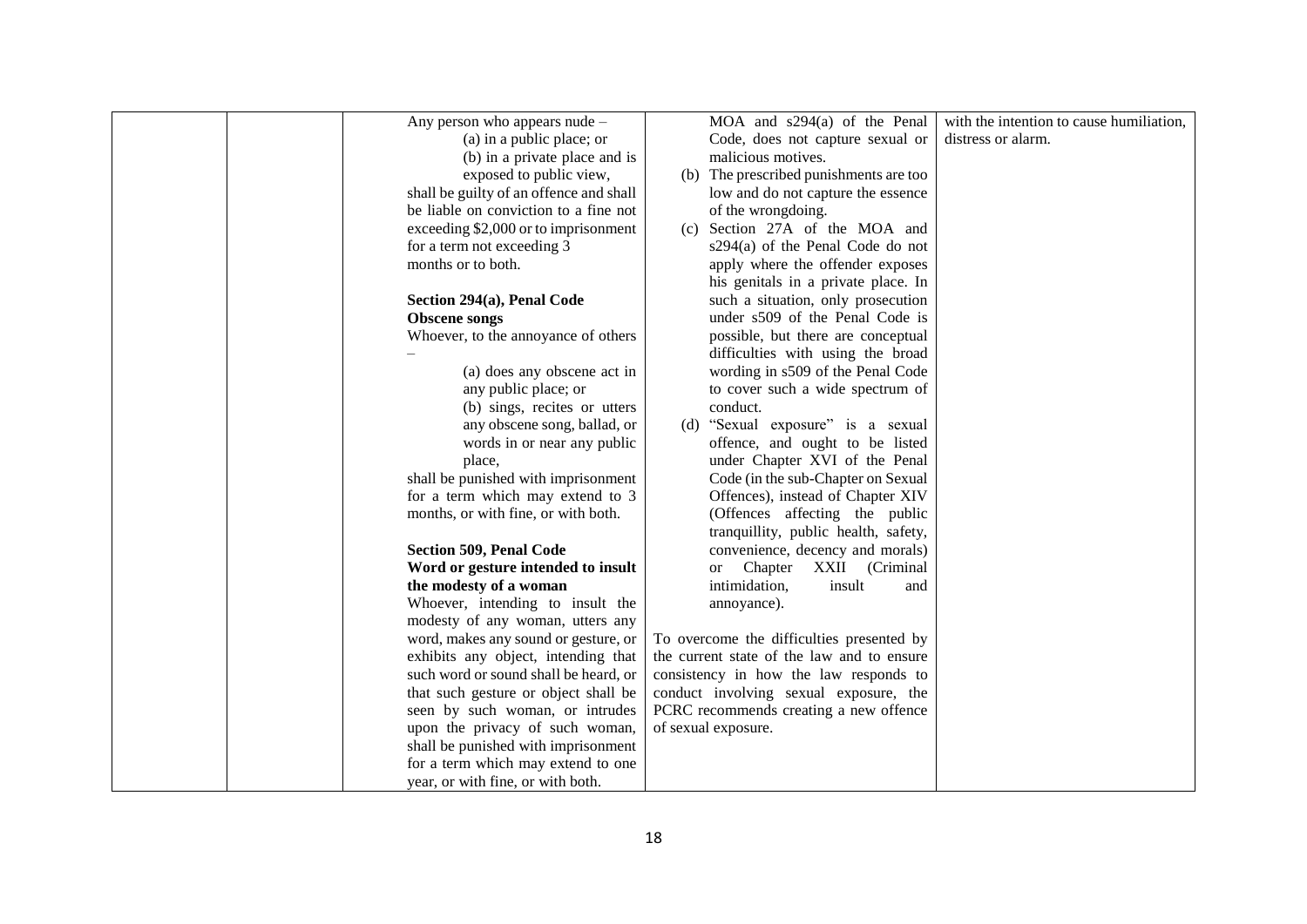| Fraud |                                             | The PCRC recommended introducing a new          | The Government accepts the PCRC's        |
|-------|---------------------------------------------|-------------------------------------------------|------------------------------------------|
|       | Generally, in the common law, fraud-related | offence of fraud, which focuses on the          | recommendation to create a new           |
|       | offences fall into one of two categories:   | dishonest or fraudulent intent to deceive a     | offence of fraud.                        |
|       |                                             | victim, rather than the effect of the deception |                                          |
|       | those that focus on the intent of the<br>a) | of the victim. This offence addresses novel     | The Government also accepts the          |
|       | accused person to cause loss or gain,       | or sophisticated deceptive schemes in which     | PCRC's recommendation to set the         |
|       | or increase the risk of loss; and           | wrongful gain or loss was intended without      | maximum prescribed punishment for        |
|       | those that focus on the effect of an<br>b)  | an identifiable victim being deceived. One      | this offence at 20 years' imprisonment,  |
|       | accused person's representation (ie         | example is the manipulation of the London       | or a fine, or both. Although the         |
|       | whether the victim was deceived and         | Interbank Offered Rate (or LIBOR, a rate        | maximum penalty is high, this is to      |
|       | whether this in turn led to a loss or       | often used as a benchmark for other financial   | address single charges of fraud that     |
|       | gain).                                      | products) via false submissions by banks,       | may involve serious betrayal of trust,   |
|       |                                             | where it was difficult to identify any specific | multiple victims, and/or substantial     |
|       | Cheating is the most common general-use     | person who suffered loss but it was possible    | loss. In addition, there is no mandatory |
|       | offence governing fraudulent acts:          | to say that the manipulators had benefited.     | minimum sentence applicable and the      |
|       |                                             |                                                 | Courts have full discretion to take into |
|       | <b>Section 415, Penal Code</b>              | The PCRC considered that in recent years,       | account all the facts of the case in     |
|       | <b>Cheating</b>                             | major common law jurisdictions $- UK$ and       | determining the appropriate sentence.    |
|       |                                             | some states in Australia - have introduced      |                                          |
|       | 415. Whoever, by deceiving any              | statutory reform of their fraud-related         |                                          |
|       | person, whether or not such                 | offences to focus on the intent of the accused  |                                          |
|       | deception was the sole or main              | person rather than the effects of a deception   |                                          |
|       | inducement,<br>fraudulently<br>or           | on the victim. Bearing this in mind, the        |                                          |
|       | dishonestly induces the person so           | PCRC recommends creating a new offence          |                                          |
|       | deceived to deliver any property to         | of fraud.                                       |                                          |
|       | any person, or to consent that any          |                                                 |                                          |
|       | person shall retain any property, or        | The proposed new offence is committed by        |                                          |
|       | intentionally induces the person so         | any person who, fraudulently or dishonestly,    |                                          |
|       | deceived to do or omit to do anything       |                                                 |                                          |
|       | which he would not do or omit to do         | makes a representation;<br>a)                   |                                          |
|       | if he were not so deceived, and which       | fails to disclose information which<br>b)       |                                          |
|       | act or omission causes or is likely to      | he is under a legal duty to disclose,           |                                          |
|       | cause damage or harm to any person          | <b>or</b>                                       |                                          |
|       | in body, mind, reputation or                | abuses, whether by act or omission,<br>c)       |                                          |
|       | property, is said to "cheat".               | a position he occupies in which he              |                                          |
|       |                                             | is expected to safeguard, or not to             |                                          |
|       |                                             | act against, the financial interests of         |                                          |
|       |                                             | another person.                                 |                                          |
|       |                                             |                                                 |                                          |